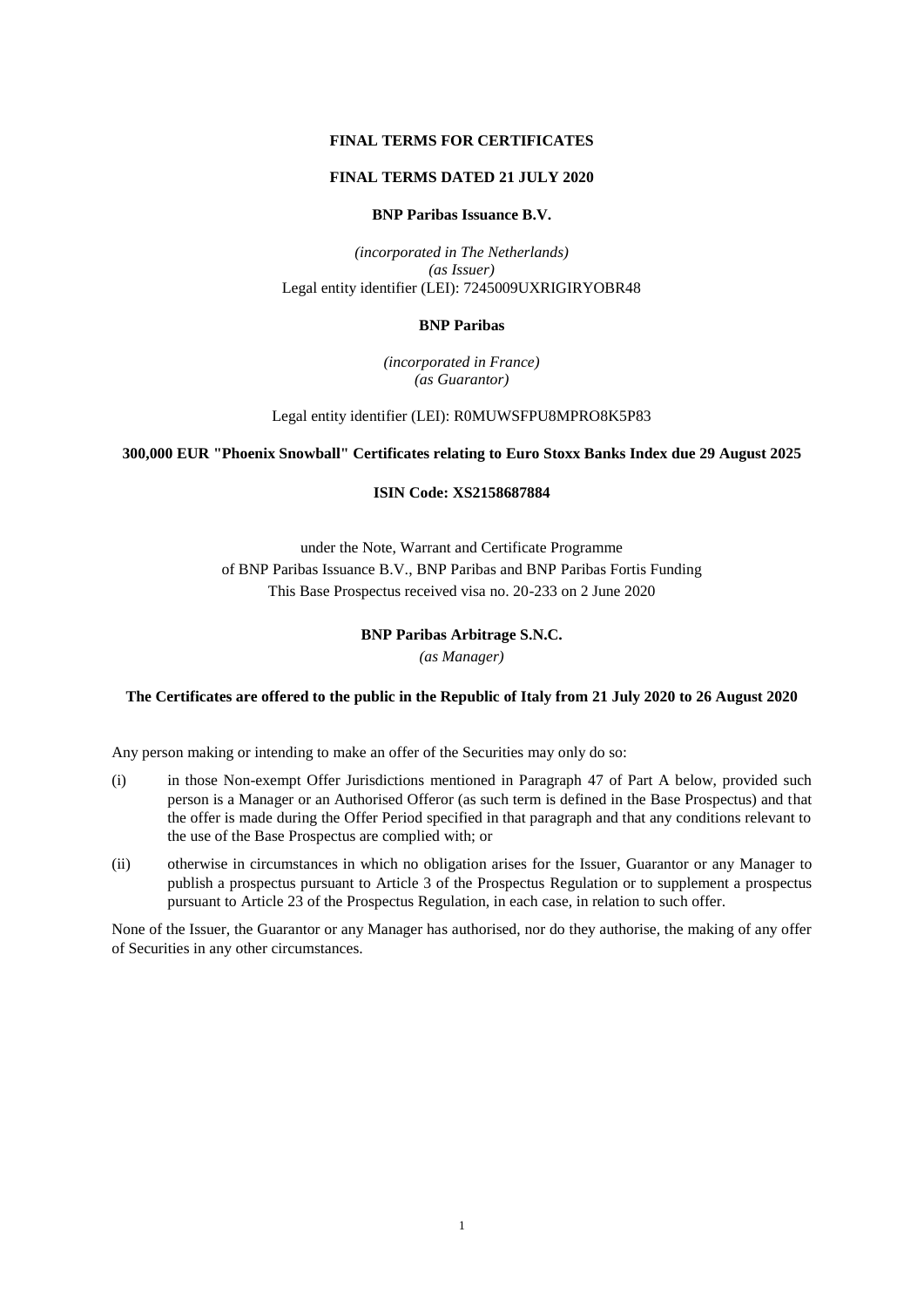## **PART A – CONTRACTUAL TERMS**

Terms used herein shall be deemed to be defined as such for the purposes of the Conditions set forth in the Base Prospectus dated 2 June 2020, each Supplement to the Base Prospectus published and approved on or before the date of these Final Terms (copies of which are available as described below) and any other Supplement to the Base Prospectus which may have been published and approved before the issue of any additional amount of Securities (the "**Supplements**") (provided that to the extent any such Supplement (i) is published and approved after the date of these Final Terms and (ii) provides for any change to the Conditions of the Securities such changes shall have no effect with respect to the Conditions of the Securities to which these Final Terms relate) which together constitute a base prospectus for the purposes of Regulation (EU) 2017/1129 (the "**Prospectus Regulation**") (the "**Base Prospectus**"). The Base Prospectus has been passported into Italy in compliance with Article 25 of the Prospectus Regulation. This document constitutes the Final Terms of the Securities described herein for the purposes of the Prospectus Regulation and must be read in conjunction with the Base Prospectus to obtain all the relevant information. A summary of the Securities is annexed to these Final Terms. **The Base Prospectus, any Supplement(s) to the Base Prospectus and these Final Terms are available for viewing at www.investimenti.bnpparibas.it and copies may be obtained free of charge at the specified offices of the Security Agents.**

References herein to numbered Conditions are to the terms and conditions of the relevant series of Securities and words and expressions defined in such terms and conditions shall bear the same meaning in these Final Terms in so far as they relate to such series of Securities, save as where otherwise expressly provided.

These Final Terms relate to the series of Securities as set out in "Specific Provisions for each Series" below. References herein to "**Securities**" shall be deemed to be references to the relevant Securities that are the subject of these Final Terms and references to "**Security**" shall be construed accordingly.

## **SPECIFIC PROVISIONS FOR EACH SERIES**

| <b>SERIES</b><br><b>NUMBER</b> | NO. OF                   | NO OF<br>SECURITIES SECURITIES | ISIN                   | <b>CODE</b> | PER                        | <b>COMMON ISSUE PRICE EXERCISE DATE</b> |
|--------------------------------|--------------------------|--------------------------------|------------------------|-------------|----------------------------|-----------------------------------------|
| CE3278FTS                      | <b>ISSUED</b><br>300,000 | 300,000                        | XS2158687884 215868788 |             | <b>SECURITY</b><br>EUR 100 | 25 August 2025                          |

### **GENERAL PROVISIONS**

The following terms apply to each series of Securities:

| 1. | Issuer:            | BNP Paribas Issuance B.V. |
|----|--------------------|---------------------------|
| 2. | Guarantor:         | <b>BNP</b> Paribas        |
| 3. | Trade Date:        | 16 July 2020              |
| 4. | <b>Issue Date:</b> | 31 August 2020            |
| 5. | Consolidation:     | Not applicable            |

- 6. Type of Securities: (a) Certificates
	-
	- (b) The Securities are Index Securities

Automatic Exercise of Certificates applies to the Certificates.

The Exercise Date is 25 August 2025 or, if such day is not a Business Day, the immediately succeeding Business Day.

The Exercise Settlement Date is 29 August 2025.

The provisions of Annex 2 (*Additional Terms and Conditions for Index Securities*) shall apply.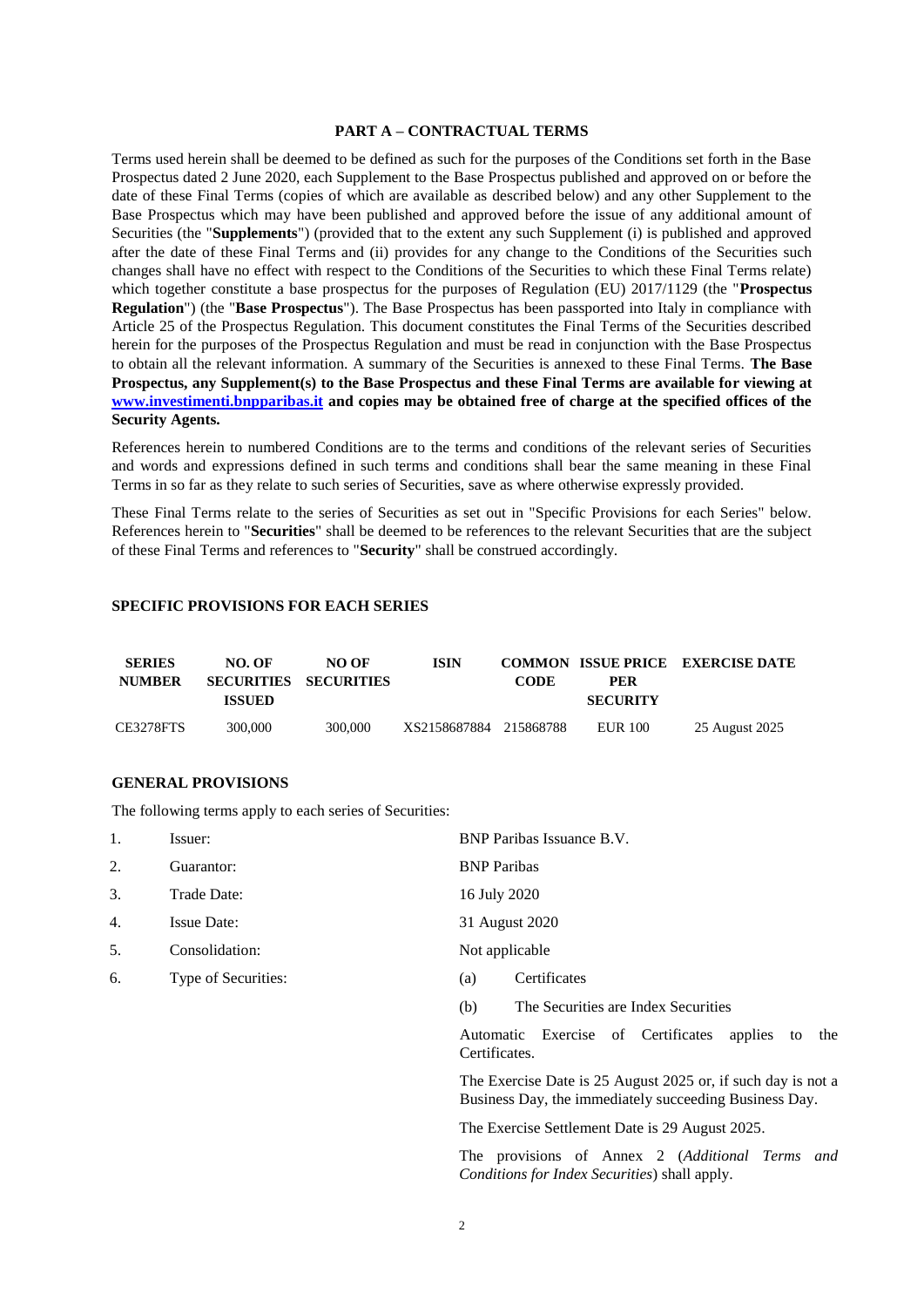| 8.  | Business Day Centre(s):                            | The applicable Business Day Centre for the purposes of the<br>definition of "Business Day" in Condition 1 is TARGET2.                                                                                                                                                                                 |
|-----|----------------------------------------------------|-------------------------------------------------------------------------------------------------------------------------------------------------------------------------------------------------------------------------------------------------------------------------------------------------------|
| 9.  | Settlement:                                        | Settlement will be by way of cash payment (Cash Settled<br>Securities)                                                                                                                                                                                                                                |
| 10. | Rounding Convention for Cash Settlement<br>Amount: | Not applicable                                                                                                                                                                                                                                                                                        |
| 11. | Variation of Settlement:                           |                                                                                                                                                                                                                                                                                                       |
|     | Issuer's option to vary settlement:                | The Issuer does not have the option to vary settlement in<br>respect of the Securities.                                                                                                                                                                                                               |
| 12. | <b>Final Payout</b>                                |                                                                                                                                                                                                                                                                                                       |
|     | SPS Payout:                                        | <b>SPS Reverse Convertible Securities</b>                                                                                                                                                                                                                                                             |
|     |                                                    | SPS Reverse Convertible Standard Securities:                                                                                                                                                                                                                                                          |
|     |                                                    | (A)                                                                                                                                                                                                                                                                                                   |
|     |                                                    | If no Knock-in Event has occurred:<br>(B)                                                                                                                                                                                                                                                             |
|     |                                                    | $100\%$ ; or                                                                                                                                                                                                                                                                                          |
|     |                                                    | (C)<br>If a Knock-in Event has occurred:                                                                                                                                                                                                                                                              |
|     |                                                    | Min(100%, Final Redemption Value)                                                                                                                                                                                                                                                                     |
|     |                                                    | <b>Strike Price Closing Value: Applicable;</b>                                                                                                                                                                                                                                                        |
|     |                                                    | Where:                                                                                                                                                                                                                                                                                                |
|     |                                                    | Final Redemption Value means the Underlying Reference<br>Value on the SPS Redemption Valuation Date;                                                                                                                                                                                                  |
|     |                                                    | Underlying Reference Value means, in respect of an<br>Underlying Reference and a SPS Valuation Date, (i) the<br>Underlying Reference Closing Price Value for such<br>Underlying Reference in respect of such SPS Valuation Date<br>(ii) divided by the relevant Underlying Reference Strike<br>Price; |
|     |                                                    | <b>Underlying Reference</b> means as set out in $\S26(a)$ below;                                                                                                                                                                                                                                      |
|     |                                                    | Underlying Reference Closing Price Value means, in<br>respect of a SPS Valuation Date, the Closing Price in respect<br>of such day;                                                                                                                                                                   |
|     |                                                    | SPS Valuation Date means (i) the SPS Redemption<br>Valuation Date and (ii) the Strike Date;                                                                                                                                                                                                           |
|     |                                                    | SPS Redemption Valuation Date means the Redemption<br>Valuation Date;                                                                                                                                                                                                                                 |
|     |                                                    | Underlying Reference Strike Price means, in respect of an<br>Underlying Reference, the Underlying Reference Closing<br>Price Value for such Underlying Reference on the Strike<br>Date.                                                                                                               |
|     |                                                    |                                                                                                                                                                                                                                                                                                       |
|     | Aggregation:                                       | Not applicable                                                                                                                                                                                                                                                                                        |
| 13. | Relevant Asset(s):                                 | Not applicable                                                                                                                                                                                                                                                                                        |

Unwind Costs: Not applicable

7. Form of Securities: Clearing System Global Security.

```
3
```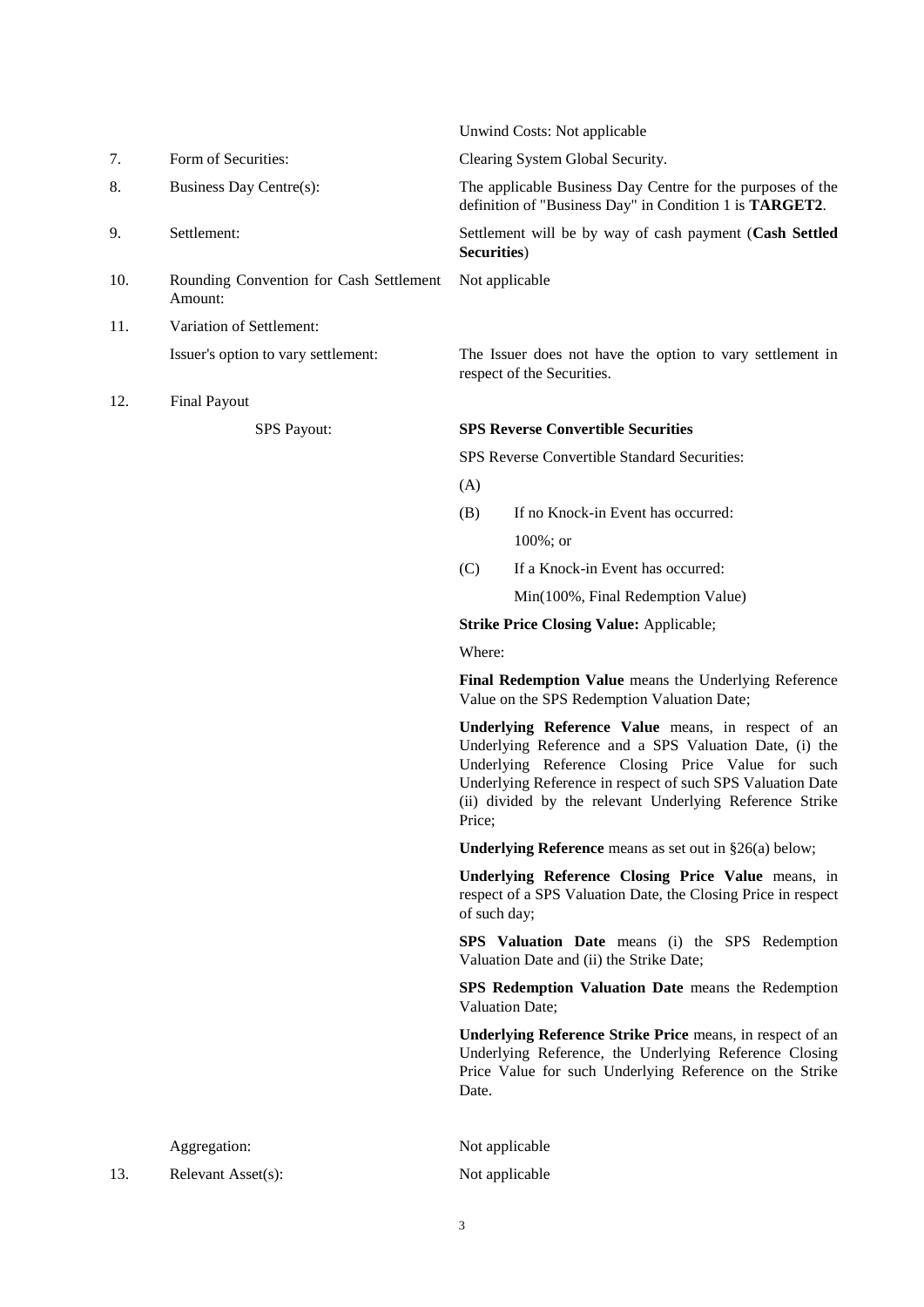| 14. | Entitlement:                                                        | Not applicable                                                                                   |
|-----|---------------------------------------------------------------------|--------------------------------------------------------------------------------------------------|
| 15. | <b>Exchange Rate:</b>                                               | Not applicable                                                                                   |
| 16. | Settlement Currency:                                                | The settlement currency for the payment of the Cash<br>Settlement Amount is Euro ("EUR").        |
| 17. | Syndication:                                                        | The Securities will be distributed on a non-syndicated basis.                                    |
| 18. | Minimum Trading Size:                                               | Not applicable.                                                                                  |
| 19. | Principal Security Agent:                                           | BNP Paribas Arbitrage S.N.C.                                                                     |
| 20. | Registrar:                                                          | Not applicable                                                                                   |
| 21. | <b>Calculation Agent:</b>                                           | BNP Paribas Arbitrage S.N.C.                                                                     |
|     |                                                                     | 1 rue Laffitte, 75009 PARIS France                                                               |
| 22. | Governing law:                                                      | English law                                                                                      |
| 23. | <i>Masse</i> provisions (Condition 9.4):                            | Not applicable                                                                                   |
|     | PRODUCT SPECIFIC PROVISIONS                                         |                                                                                                  |
| 24. | <b>Hybrid Securities:</b>                                           | Not applicable                                                                                   |
| 25. | <b>Index Securities:</b>                                            | Applicable                                                                                       |
|     | (a) Index/Basket of Indices/Index<br>$S_{\text{ponsor}(s)}$ :       | The "Underlying Index" is the Euro Stoxx® Banks Index<br>(Bloomberg Code: SX7E <index>).</index> |
|     |                                                                     | The Index Sponsor is STOXX Limited or any successor<br>acceptable to the Calculation Agent.      |
|     |                                                                     | The EURO STOXX® Banks Index is a Composite Index.                                                |
|     |                                                                     | For the purposes of the Conditions, the Underlying Index<br>shall be deemed an Index.            |
|     | (b) Index Currency:                                                 | <b>EUR</b>                                                                                       |
|     | $(c)$ Exchange $(s)$ :                                              | As set out in Annex 1 for a Composite Index.                                                     |
|     | (d) Related Exchange(s):                                            | All Exchanges                                                                                    |
|     | (e) Exchange Business Day:                                          | Single Index Basis.                                                                              |
|     | (f) Scheduled Trading Day:                                          | Single Index Basis.                                                                              |
|     | (g) Weighting:                                                      | Not applicable                                                                                   |
|     | (h) Settlement Price:                                               | Not applicable                                                                                   |
|     | (i) Specified Maximum Days of<br>Disruption:                        | Three (3) Scheduled Trading Days                                                                 |
|     | (j) Valuation Time:                                                 | As per Conditions                                                                                |
|     | (k) Redemption on occurrence of an<br>Index Adjustment Event:       | Delayed Redemption on Occurrence of an Index<br>Adjustment Event: Not applicable                 |
|     | (1) Index Correction Period:                                        | As per Conditions                                                                                |
|     | (m)Additional provisions applicable<br>to Custom Indices:           | Not applicable                                                                                   |
|     | (n) Additional provisions applicable<br>to Futures Price Valuation: | Not applicable                                                                                   |
| 26. | <b>ETI</b> Securities                                               | Not applicable                                                                                   |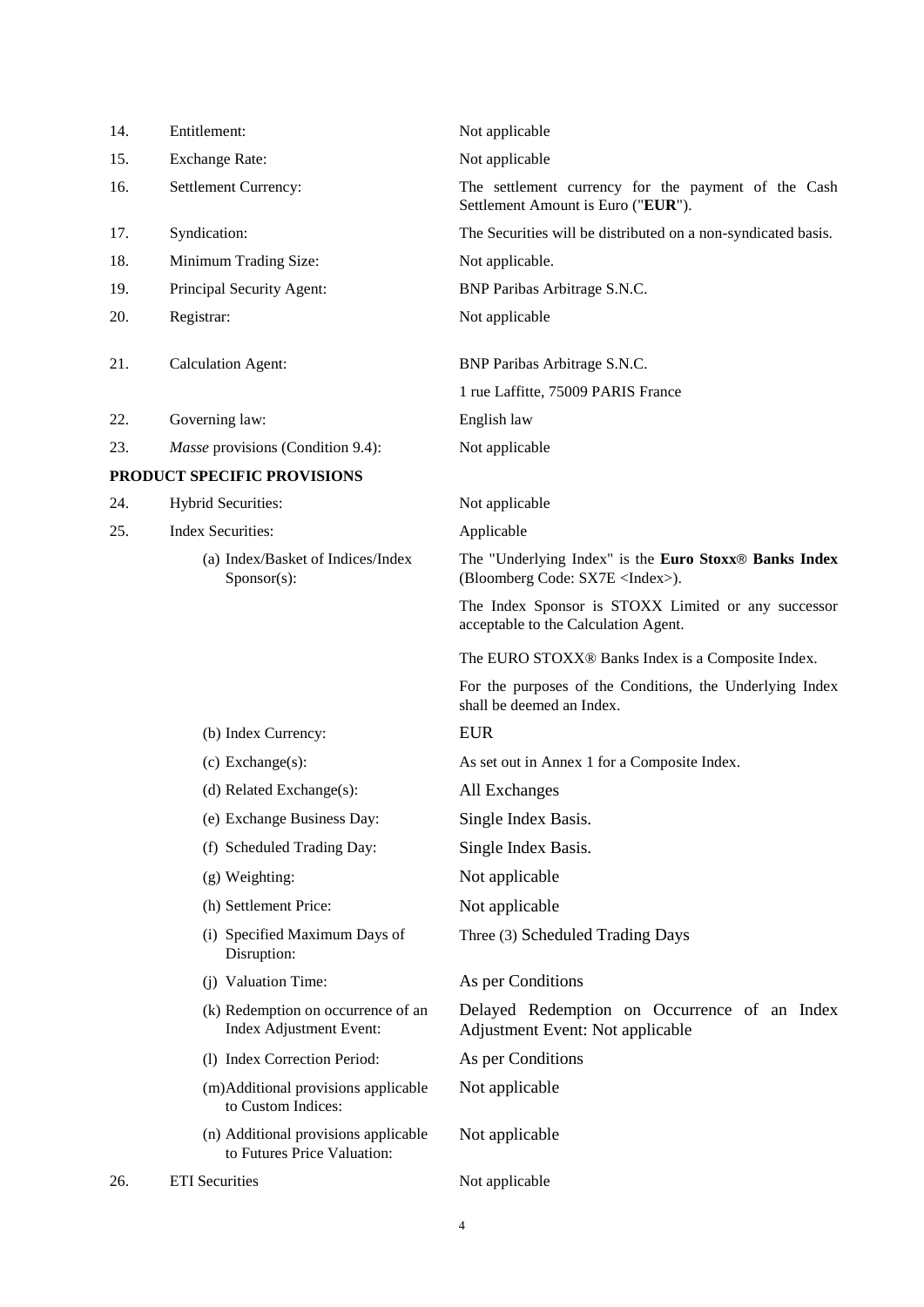| 27. | Debt Securities:                                                                   | Not applicable                                                                                                                                                                                                                                                                                        |            |  |
|-----|------------------------------------------------------------------------------------|-------------------------------------------------------------------------------------------------------------------------------------------------------------------------------------------------------------------------------------------------------------------------------------------------------|------------|--|
| 28. | <b>Commodity Securities:</b>                                                       | Not applicable                                                                                                                                                                                                                                                                                        |            |  |
| 29. | <b>Inflation Index Securities:</b>                                                 | Not applicable                                                                                                                                                                                                                                                                                        |            |  |
| 30. | <b>Currency Securities:</b>                                                        | Not applicable                                                                                                                                                                                                                                                                                        |            |  |
| 31. | Fund Securities:                                                                   | Not applicable                                                                                                                                                                                                                                                                                        |            |  |
| 32. | <b>Futures Securities:</b>                                                         | Not applicable                                                                                                                                                                                                                                                                                        |            |  |
| 33. | Credit Security Provisions:                                                        | Not applicable                                                                                                                                                                                                                                                                                        |            |  |
| 34. | Underlying Interest Rate Securities:                                               | Not applicable                                                                                                                                                                                                                                                                                        |            |  |
| 35. | Preference Share Certificates:                                                     | Not applicable                                                                                                                                                                                                                                                                                        |            |  |
| 36. | <b>OET</b> Certificates:                                                           | Not applicable                                                                                                                                                                                                                                                                                        |            |  |
| 37. | Illegality (Security Condition 7.1) and<br>Force Majeure (Security Condition 7.2): | Illegality: redemption in accordance with Security Condition<br>$7.1$ (d).                                                                                                                                                                                                                            |            |  |
|     |                                                                                    | Force Majeure: redemption in accordance with Security<br>Condition 7.2 (b).                                                                                                                                                                                                                           |            |  |
| 38. | Additional Disruption Events and Optional                                          | <b>Additional Disruption Events: Applicable</b><br>(a)                                                                                                                                                                                                                                                |            |  |
|     | <b>Additional Disruption Events:</b>                                               | Hedging Disruption does not apply to<br>Securities.                                                                                                                                                                                                                                                   | the        |  |
|     |                                                                                    | (b)<br>The following Optional Additional Disruption<br>Events apply to the Securities:                                                                                                                                                                                                                |            |  |
|     |                                                                                    | Administrator/Benchmark Event                                                                                                                                                                                                                                                                         |            |  |
|     |                                                                                    | <b>Insolvency Filing</b>                                                                                                                                                                                                                                                                              |            |  |
|     |                                                                                    | (c)<br>Redemption:                                                                                                                                                                                                                                                                                    |            |  |
|     |                                                                                    | Delayed Redemption on<br>Occurrence<br>Additional Disruption Event and/or Optional<br>Additional Disruption Event: Not applicable                                                                                                                                                                     | - of<br>an |  |
| 39. | Knock-in Event:                                                                    | Applicable                                                                                                                                                                                                                                                                                            |            |  |
|     |                                                                                    | "less than"                                                                                                                                                                                                                                                                                           |            |  |
|     | SPS Knock-in Valuation:<br>(a)                                                     | Applicable                                                                                                                                                                                                                                                                                            |            |  |
|     |                                                                                    | <b>Strike Price Closing Value: Applicable;</b>                                                                                                                                                                                                                                                        |            |  |
|     |                                                                                    | Where:                                                                                                                                                                                                                                                                                                |            |  |
|     |                                                                                    | Knock-in Value means the Underlying Reference Value on<br>the Knock-in Determination Day;                                                                                                                                                                                                             |            |  |
|     |                                                                                    | Underlying Reference Value means, in respect of an<br>Underlying Reference and a SPS Valuation Date, (i) the<br>Underlying Reference Closing Price Value for such<br>Underlying Reference in respect of such SPS Valuation Date<br>(ii) divided by the relevant Underlying Reference Strike<br>Price. |            |  |
|     |                                                                                    | <b>Underlying Reference</b> is as set out in item $26(a)$ above;                                                                                                                                                                                                                                      |            |  |
|     |                                                                                    | Underlying Reference Closing Price Value means, in<br>respect of a SPS Valuation Date, the Closing Price in respect<br>of such day;                                                                                                                                                                   |            |  |
|     |                                                                                    | SPS Valuation Date means (i) the Knock-in Determination                                                                                                                                                                                                                                               |            |  |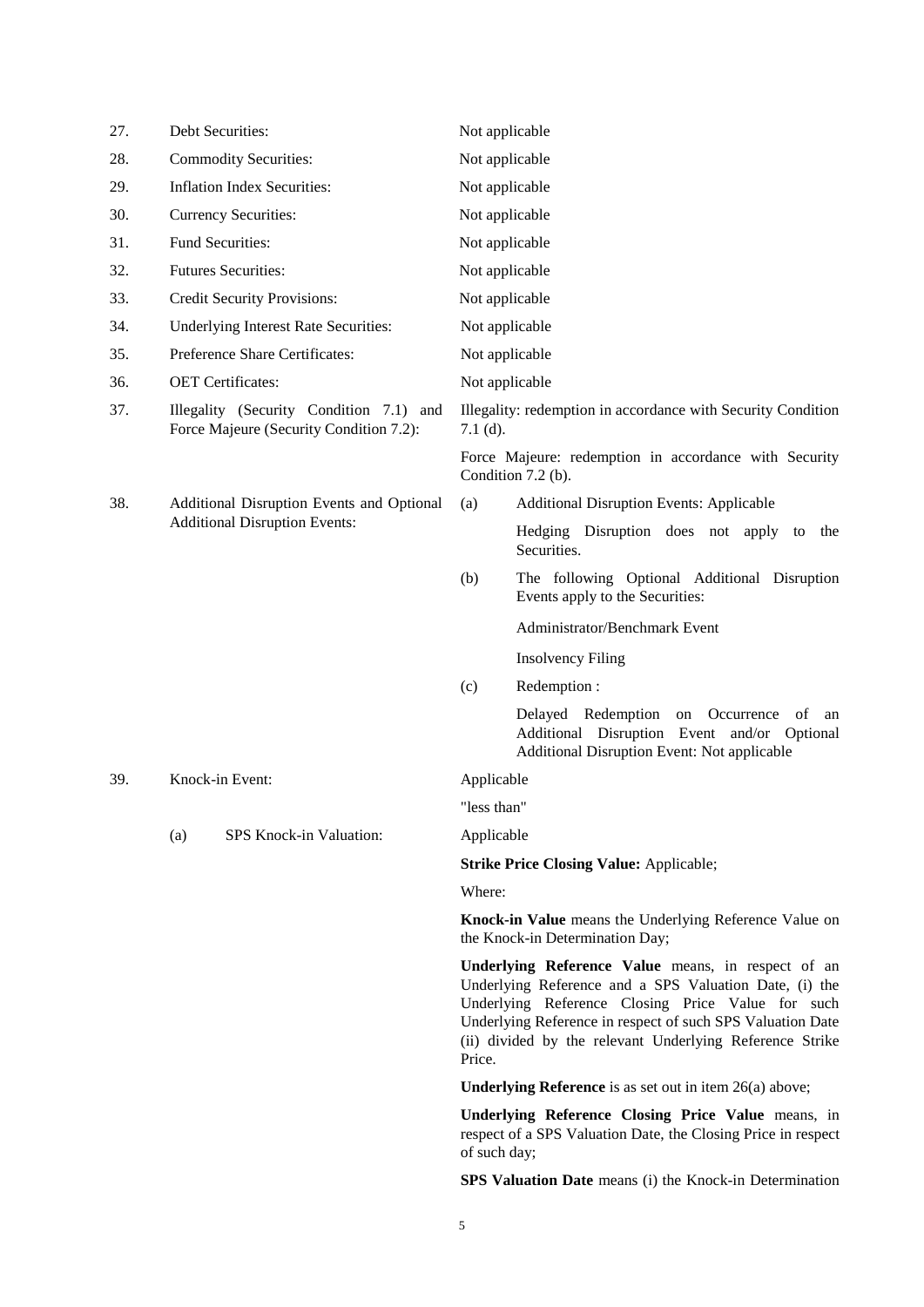Day and (ii) the Strike Date;

**Underlying Reference Strike Price** means, in respect of an Underlying Reference, the Underlying Reference Closing Price Value for such Underlying Reference on the Strike Date.

|     | (b) | Level:                                            | Not applicable                   |
|-----|-----|---------------------------------------------------|----------------------------------|
|     | (c) | Knock-in Level/Knock-in Range<br>Level:           | 70 per cent.                     |
|     | (d) | Knock-in Period Beginning Date:                   | Not applicable                   |
|     | (e) | Knock-in Period Beginning Date<br>Day Convention: | Not applicable                   |
|     | (f) | Knock-in Determination Period:                    | Not applicable                   |
|     | (g) | Knock-in Determination $Day(s)$ :                 | <b>Redemption Valuation Date</b> |
|     | (h) | Knock-in Period Ending Date:                      | Not applicable                   |
|     | (i) | Knock-in Period Ending Date Day<br>Convention:    | Not applicable                   |
|     | (j) | Knock-in Valuation Time:                          | Not applicable                   |
|     | (k) | Price<br>Knock-in<br>Observation<br>Source:       | Not applicable.                  |
|     | (1) | <b>Disruption Consequences:</b>                   | Not applicable.                  |
| 41. |     | Knock-out Event:                                  | Not applicable                   |

# **42. EXERCISE, VALUATION AND REDEMPTION**

| (a) | Notional<br>Certificate:      | of<br>Amount<br>each                                                     | <b>EUR 100</b>                                                                                                                           |  |
|-----|-------------------------------|--------------------------------------------------------------------------|------------------------------------------------------------------------------------------------------------------------------------------|--|
| (b) | Partly Paid Certificates:     |                                                                          | The Certificates are not Partly Paid Certificates.                                                                                       |  |
| (c) | Interest:                     |                                                                          | Not applicable                                                                                                                           |  |
| (d) |                               | <b>Fixed Rate Provisions:</b>                                            | Not applicable.                                                                                                                          |  |
| (e) |                               | <b>Floating Rate Provisions:</b>                                         | Not applicable.                                                                                                                          |  |
| (f) | Linked Interest Certificates: |                                                                          | Not applicable.                                                                                                                          |  |
| (g) |                               | Payment of Premium Amount(s):                                            | Applicable                                                                                                                               |  |
|     | (i)                           | Premium Amount(s)                                                        | NA x Premium Amount Rate                                                                                                                 |  |
|     | (ii)                          | Linked Premium Amount<br>Certificates:                                   | Applicable – see Share Linked/ETI Share Linked Premium<br>Amount Certificates below                                                      |  |
|     |                               | Day Count Fraction:                                                      | Not applicable                                                                                                                           |  |
|     | (iii)                         | Variable Premium<br><b>Amount Certificates:</b>                          | Not applicable.                                                                                                                          |  |
|     | (iv)                          | Premium Amount<br>Payment Date(s):                                       | 6 September 2021 (i=1), 5 September 2022 (i=2), 4<br>September 2023 ( $i=3$ ), 4 September 2024 ( $i=4$ ) and 29<br>August $2025$ (i=5). |  |
|     | (v)                           | <b>Business Day Convention</b><br>for Premium Amount<br>Payment Date(s): | Following                                                                                                                                |  |
|     | (vi)                          | Premium Amount Rate:                                                     | <b>Snowball Digital Coupon is applicable:</b>                                                                                            |  |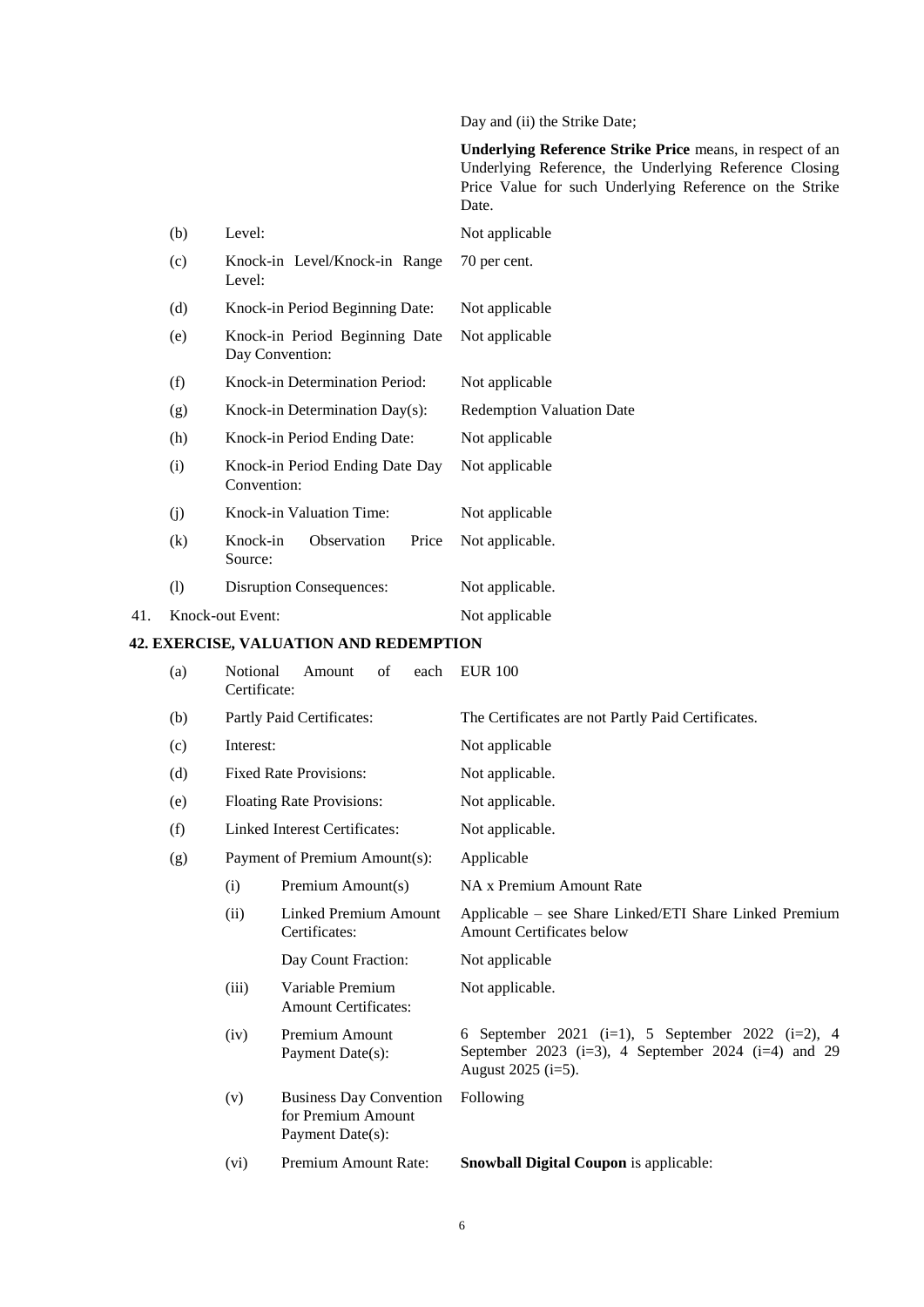(i) If the Snowball Digital Coupon Condition is satisfied in respect of SPS Coupon Valuation Date<sub>(i)</sub>:

 $Rate_{(i)} + SumRate_{(i)}$ 

(ii) If the Snowball Digital Coupon Condition is not satisfied in respect of SPS Coupon Valuation Date<sub>(i)</sub>:

zero,

**Strike Price Closing Value:** Applicable;

Where:

**Rate(i)** means 6.85%

**"i"** is a number from 1 to 5 and it means the relevant SPS Coupon Valuation Date;

**SPS Coupon Valuation Date(s)(i)** means the relevant Settlement Price Date;

**Settlement Price Date** means the relevant Valuation Dates;

**Valuation Date(s)** means the Premium Amount Valuation Date(s):

**Premium Amount Valuation Date(s)** means as set out in item  $42(i)(v)$ .

**Sum Rate(i)** means the sum of Rate(i) for each SPS Coupon Valuation Date in the period from (but excluding) the last occurring Snowball Date (or if none the Issue Date) to (but excluding) the relevant SPS Coupon Valuation Date;

**Snowball Date** means each date on which the relevant Snowball Digital Coupon Condition is satisfied;

**Snowball Digital Coupon Condition** means that the Snowball Barrier Value for the relevant SPS Coupon Valuation Date is greater than or equal to the Snowball Level;

**Snowball Level** means 70%;

**Snowball Barrier Value** means the Underlying Reference Value on each Premium Amount Valuation Date;

**Underlying Reference Value** means, in respect of an Underlying Reference and a SPS Valuation Date, (i) the Underlying Reference Closing Price Value for such Underlying Reference in respect of such SPS Valuation Date (ii) divided by the relevant Underlying Reference Strike Price;

**Underlying Reference** is as set out in item 26(a).

**Underlying Reference Closing Price Value** means, in respect of a SPS Valuation Date, the Closing Price in respect of such day;

**SPS Valuation Date** means (i) each SPS Coupon Valuation Date and (ii) the Strike Date.

**Underlying Reference Strike Price** means, in respect of an Underlying Reference, the Underlying Reference Closing Price Value for such Underlying Reference on the Strike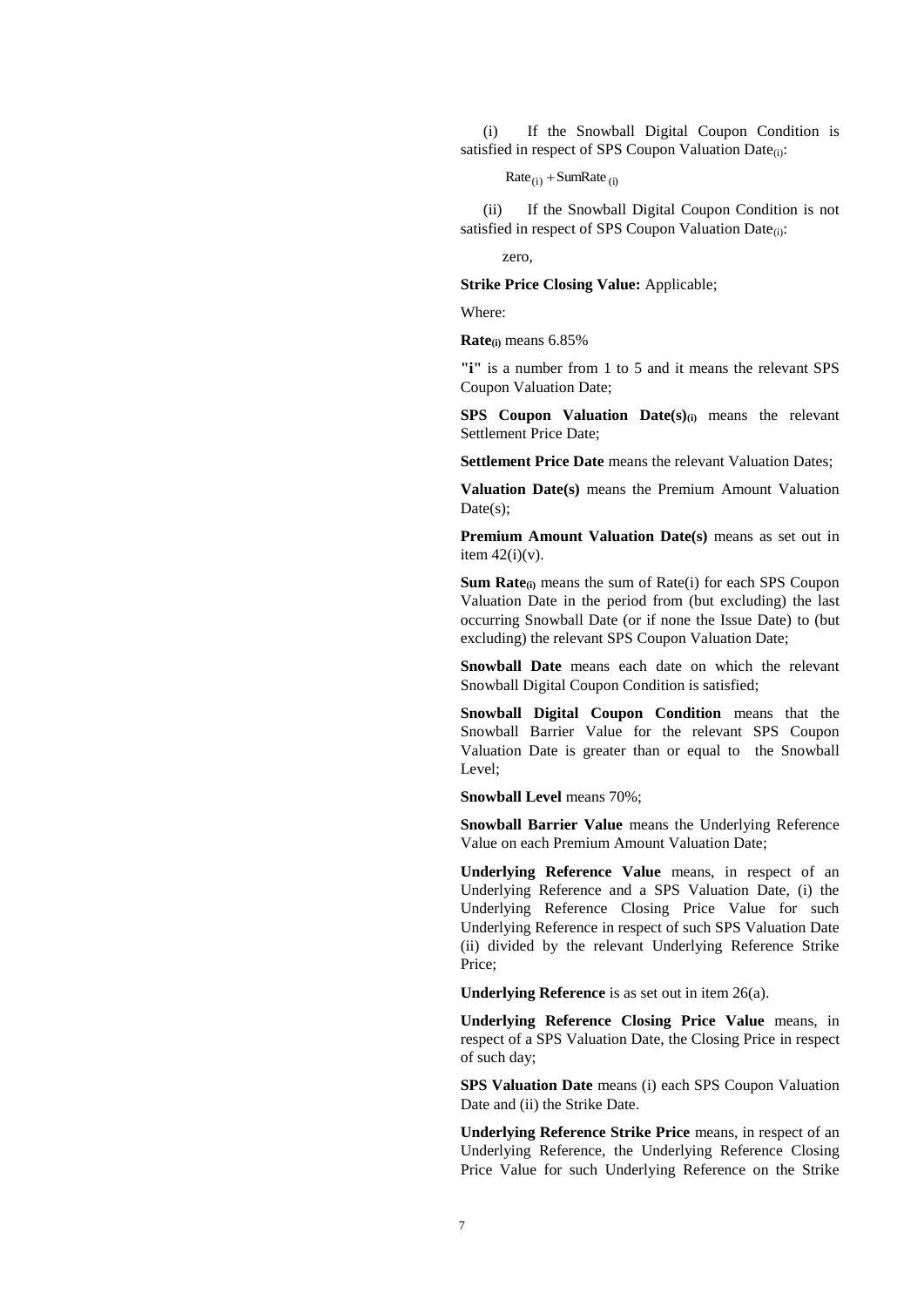Date.

|         |                                                     | (vii)<br>Premium Amount Record<br>$Date(s)$ :                             | 2 September 2021 (i=1), 1 September 2022 (i=2), 31 August<br>2023 (i=3), 2 September 2024 (i=4) and 27 August 2025<br>$(i=5)$ . |
|---------|-----------------------------------------------------|---------------------------------------------------------------------------|---------------------------------------------------------------------------------------------------------------------------------|
| (h)     | <b>Index Linked Premium Amount</b><br>Certificates: |                                                                           | Applicable                                                                                                                      |
|         | (i)                                                 | Index/Basket of Indices/Index<br>$S_{\text{ponsor}(s)}$ :                 | As set out in $\S25(a)$ above.                                                                                                  |
|         | (ii)<br>Averaging:                                  |                                                                           | Averaging does not apply.                                                                                                       |
|         | (iii)                                               | Premium Amount<br>Valuation<br>Time:                                      | As set out in $\S 25$ above.                                                                                                    |
|         | (iv)                                                | Premium Amount<br>Valuation<br>$Date(s)$ :                                | 30 August 2021 (i=1), 29 August 2022 (i=2), 28 August 2023 (i=3),<br>28 August 2024 (i=4) and 25 August 2025 (i=5).             |
|         | (v)                                                 | <b>Index Correction Period:</b>                                           | As set out in $\S$ 25 above.                                                                                                    |
|         | (vi)                                                | <b>Observation Dates:</b>                                                 | Not applicable.                                                                                                                 |
|         | (vii)                                               | <b>Observation Period:</b>                                                | Not applicable.                                                                                                                 |
|         | (viii)                                              | Specified Maximum Days of<br>Disruption:                                  | As set out in $\S 25$ above.                                                                                                    |
|         | (ix)                                                | Exchange(s):                                                              | As set out in $\S 25$ above.                                                                                                    |
|         | (x)                                                 | Related Exchange(s):                                                      | As set out in $\S 25$ above.                                                                                                    |
|         | $(x_i)$                                             | Exchange Business Day:                                                    | As set out in § 25 above.                                                                                                       |
|         | (xii)                                               | Scheduled Trading Day:                                                    | As set out in $\S 25$ above.                                                                                                    |
|         | (xiii)                                              | <b>Settlement Price:</b>                                                  | Not applicable.                                                                                                                 |
|         | (xiv)                                               | Weighting:                                                                | Not applicable.                                                                                                                 |
|         | $\left( xy\right)$                                  | Redemption on Occurrence of<br>an Index Adjustment :                      | Delayed Redemption on Occurrence of an Index Adjustment Event:<br>Not applicable.                                               |
|         | (xvi)                                               | Additional provisions<br>applicable to Custom<br>Indices:                 | Not applicable.                                                                                                                 |
|         |                                                     | (xvii) Additional provisions<br>applicable to Futures<br>Price Valuation: | Not applicable.                                                                                                                 |
| (i)     |                                                     | Share Linked/ETI Share Linked<br>Premium Amount Certificates:             | Not applicable                                                                                                                  |
| (j)     |                                                     | ETI Linked Premium Amount<br>Certificates:                                | Not applicable                                                                                                                  |
| (k)     |                                                     | Debt Linked Premium Amount<br>Certificates:                               | Not applicable                                                                                                                  |
| (1)     |                                                     | <b>Commodity Linked Premium</b><br><b>Amount Certificates:</b>            | Not applicable                                                                                                                  |
| (m)     |                                                     | <b>Inflation Index Linked Premium</b><br><b>Amount Certificates</b>       | Not applicable                                                                                                                  |
| (n)     |                                                     | Currency Linked Premium<br><b>Amount Certificates:</b>                    | Not applicable                                                                                                                  |
| $\circ$ |                                                     | Fund Linked Premium Amount                                                | Not applicable                                                                                                                  |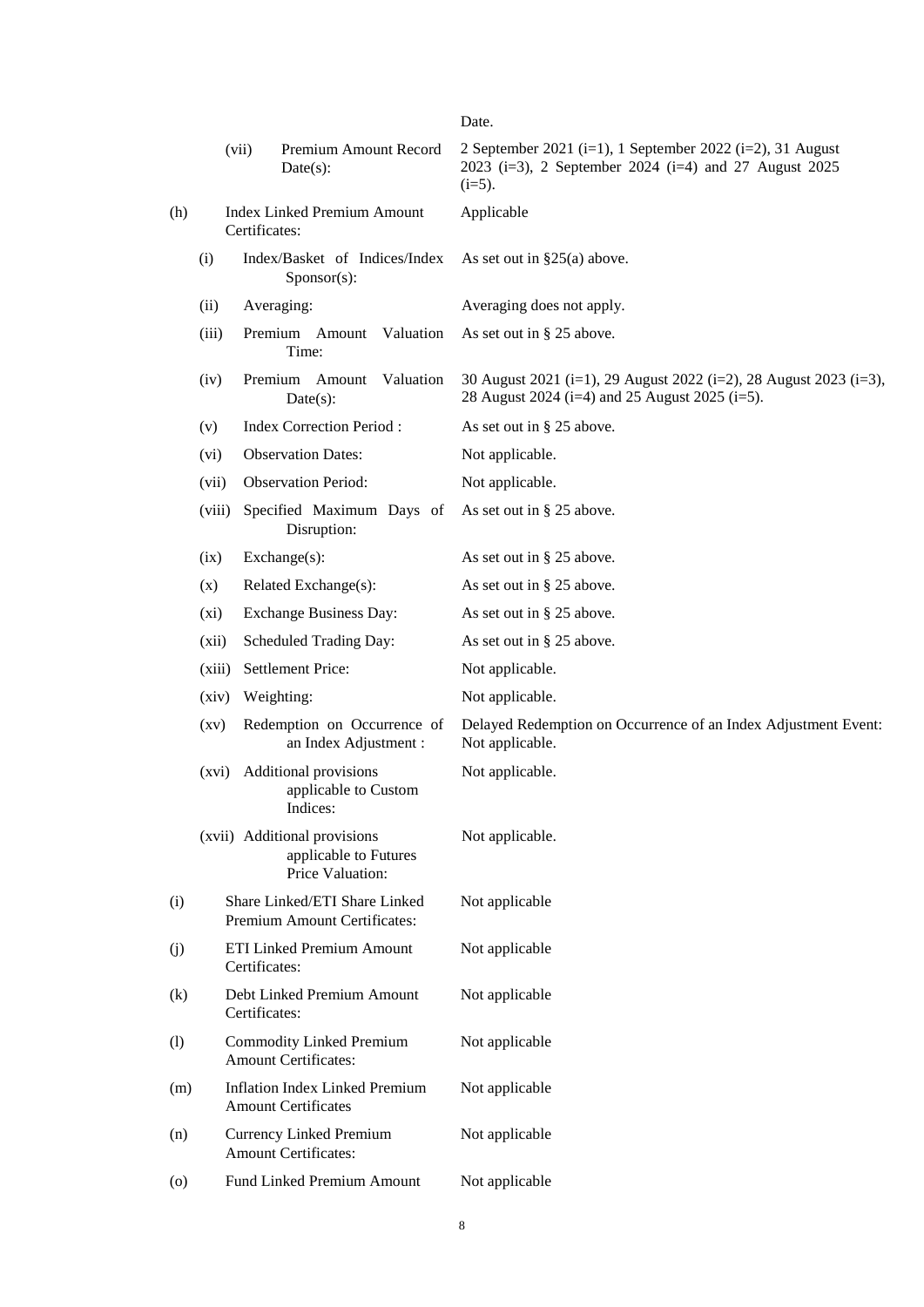Certificates:

| (p) | <b>Futures Linked Premium Amount</b><br>Certificates:         | Not applicable                                                                                                                                                                                                                                                                                        |  |
|-----|---------------------------------------------------------------|-------------------------------------------------------------------------------------------------------------------------------------------------------------------------------------------------------------------------------------------------------------------------------------------------------|--|
| (q) | Underlying Interest Rate Linked<br><b>Interest Provisions</b> | Not applicable                                                                                                                                                                                                                                                                                        |  |
| (r) | <b>Instalment Certificates:</b>                               | The Certificates are not Instalment Certificates.                                                                                                                                                                                                                                                     |  |
| (s) | Issuer Call Option:                                           | Not applicable                                                                                                                                                                                                                                                                                        |  |
| (t) | Holder Put Option:                                            | Not applicable                                                                                                                                                                                                                                                                                        |  |
| (u) | Automatic Early Redemption:                                   | Applicable                                                                                                                                                                                                                                                                                            |  |
|     | (i) Automatic Early Redemption                                | <b>Single Standard Automatic Early Redemption</b>                                                                                                                                                                                                                                                     |  |
|     | Event:                                                        | "greater than or equal to"                                                                                                                                                                                                                                                                            |  |
|     | (ii) Automatic Early Redemption                               | <b>SPS Automatic Early Redemption Payout</b>                                                                                                                                                                                                                                                          |  |
|     | Payout:                                                       | NA x (AER Redemption Percentage + AER Exit Rate)                                                                                                                                                                                                                                                      |  |
|     |                                                               | <b>AER Redemption Percentage means 100%</b>                                                                                                                                                                                                                                                           |  |
|     | (iii) Automatic Early Redemption<br>$Date(s)$ :               | 6 September 2021 (i=1), 5 September 2022 (i=2), 4<br>September 2023 (i=3) and 4 September 2024 (i=4).                                                                                                                                                                                                 |  |
|     | (iv) Observation Price Source:                                | Not applicable                                                                                                                                                                                                                                                                                        |  |
|     | (v) Underlying Reference Level:                               | Not applicable                                                                                                                                                                                                                                                                                        |  |
|     |                                                               | <b>SPS AER Valuation: Applicable</b>                                                                                                                                                                                                                                                                  |  |
|     |                                                               | <b>Strike Price Closing Value: applicable</b>                                                                                                                                                                                                                                                         |  |
|     |                                                               | Where:                                                                                                                                                                                                                                                                                                |  |
|     |                                                               | <b>SPS AER Value</b> means the Underlying Reference Value on<br>each Automatic Early Redemption Valuation Date;                                                                                                                                                                                       |  |
|     |                                                               | Underlying Reference Value means, in respect of an<br>Underlying Reference and a SPS Valuation Date, (i) the<br>Underlying Reference Closing Price Value for such<br>Underlying Reference in respect of such SPS Valuation Date<br>(ii) divided by the relevant Underlying Reference Strike<br>Price; |  |
|     |                                                               | <b>Underlying Reference</b> is as set out in item $26(a)$ above;                                                                                                                                                                                                                                      |  |
|     |                                                               | Underlying Reference Closing Price Value means, in<br>respect of a SPS Valuation Date, the Closing Price in respect<br>of such day;                                                                                                                                                                   |  |
|     |                                                               | <b>SPS Valuation Date</b> means (i) each Automatic Early<br>Redemption Valuation Date and (ii) the Strike Date.                                                                                                                                                                                       |  |
|     |                                                               | Underlying Reference Strike Price means, in respect of an<br>Underlying Reference, the Underlying Reference Closing<br>Price Value for such Underlying Reference on the Strike<br>Date.                                                                                                               |  |
|     | (vi) Automatic Early Redemption<br>Level:                     | 100%                                                                                                                                                                                                                                                                                                  |  |
|     | (vii) Automatic Early Redemption<br>Percentage:               | Not applicable                                                                                                                                                                                                                                                                                        |  |
|     | (viii) AER Exit Rate:                                         | <b>AER Rate</b>                                                                                                                                                                                                                                                                                       |  |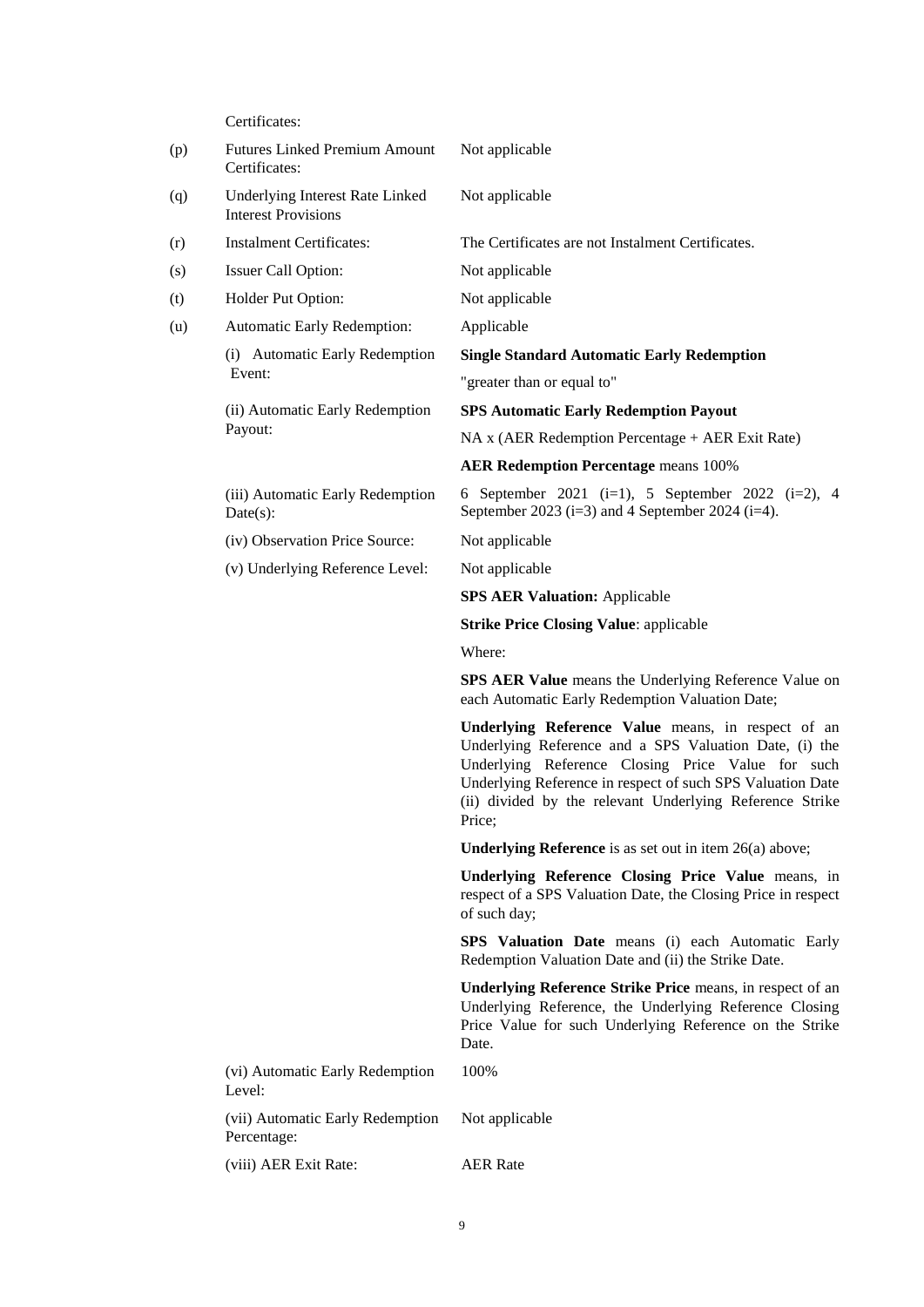|     |                               |                                                                                                                                            | AER Rate means 0%                                                                                                                                                                      |
|-----|-------------------------------|--------------------------------------------------------------------------------------------------------------------------------------------|----------------------------------------------------------------------------------------------------------------------------------------------------------------------------------------|
|     |                               | (ix) Automatic Early Redemption<br>Valuation Date(s)/Period(s):                                                                            | 30 August 2021 (i=1), 29 August 2022 (i=2), 28 August<br>2023 (i=3) and 28 August 2024 (i=4).                                                                                          |
|     | (v)                           | Strike Date:                                                                                                                               | 28 August 2020                                                                                                                                                                         |
|     | (w)                           | Strike Price:                                                                                                                              | Not applicable.                                                                                                                                                                        |
|     | (x)                           | Redemption Valuation Date:                                                                                                                 | The Exercise Date.                                                                                                                                                                     |
|     | (y)                           | Averaging:                                                                                                                                 | Averaging does not apply to the Securities.                                                                                                                                            |
|     | (z)                           | <b>Observation Dates:</b>                                                                                                                  | Not applicable.                                                                                                                                                                        |
|     | (aa)                          | <b>Observation Period:</b>                                                                                                                 | Not applicable.                                                                                                                                                                        |
|     | (bb)                          | Settlement Business Day:                                                                                                                   | Not applicable                                                                                                                                                                         |
|     | (cc)                          | Cut-off Date:                                                                                                                              | Not applicable                                                                                                                                                                         |
|     | (dd)                          | Identification information of<br>Holders as provided by Condition<br>29:                                                                   | Not applicable                                                                                                                                                                         |
|     |                               | DISTRIBUTION AND U.S. SALES ELIGIBILITY                                                                                                    |                                                                                                                                                                                        |
| 43. |                               | U.S. Selling Restrictions:                                                                                                                 | Not applicable $-$ the Securities may not be legally or<br>beneficially owned by or transferred to any U.S. person at<br>any time                                                      |
| 44. | Additional<br>considerations: | U.S.<br>Federal<br>income<br>tax                                                                                                           | The Securities are not Specified Securities for the purpose of<br>Section 871(m) of the U.S. Internal Revenue Code of 1986.                                                            |
| 45. |                               | Registered broker/dealer:                                                                                                                  | Not applicable                                                                                                                                                                         |
| 46. |                               | TEFRA C or TEFRA Not Applicable:                                                                                                           | TEFRA C/TEFRA Not Applicable                                                                                                                                                           |
| 47. |                               | Non-exempt Offer:                                                                                                                          | Applicable                                                                                                                                                                             |
|     | (i)                           | Non-exempt Offer<br>Jurisdictions:                                                                                                         | Republic of Italy                                                                                                                                                                      |
|     | (ii)                          | Offer Period:                                                                                                                              | The period from, and including 21 July 2020 until, and<br>including, 26 August 2020, subject to any early closing or<br>extension of the Offer Period, as indicated in Part B, item 6. |
|     | (iii)                         | Financial<br>intermediaries<br>granted specific consent to<br>use the Base Prospectus in<br>accordance<br>with<br>the<br>Conditions in it: | Not applicable. See "Placing and Underwriting" of Part B.                                                                                                                              |
|     | (iv)                          | General Consent:                                                                                                                           | Not applicable                                                                                                                                                                         |
|     | (v)                           | Offeror<br>Other<br>Authorised<br>Terms:                                                                                                   | Not applicable                                                                                                                                                                         |
| 48. |                               | Prohibition of Sales to EEA and UK<br>Retail Investors:                                                                                    |                                                                                                                                                                                        |
|     | (a)                           | Selling Restrictions:                                                                                                                      | Not applicable                                                                                                                                                                         |
|     |                               | (b) Legend:                                                                                                                                | Not applicable                                                                                                                                                                         |

## **PROVISIONS RELATING TO COLLATERAL AND SECURITY**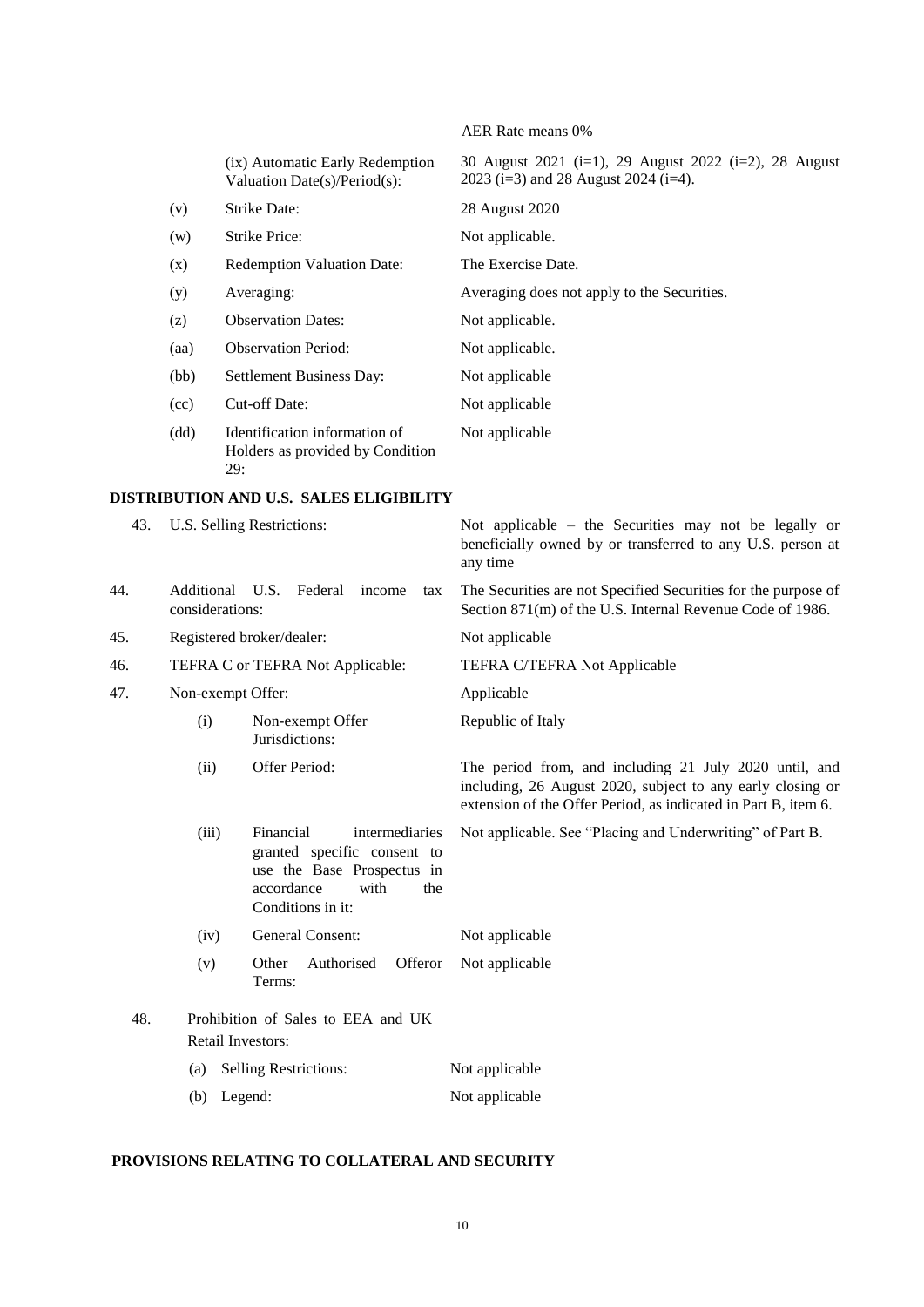- 49. Secured Security other than Notional Not applicable Value Repack Securities:
- 50. Notional Value Repack Securities Not applicable

## **Responsibility**

The Issuer accepts responsibility for the information contained in these Final Terms. To the best of the knowledge of the Issuer (who has taken all reasonable care to ensure that such is the case), the information contained herein is in accordance with the facts and does not omit anything likely to affect the import of such information.

Signed on behalf of BNP Paribas Issuance B.V.

As Issuer:

 $\sim$ 

By: Samy RAMTANI. Duly authorised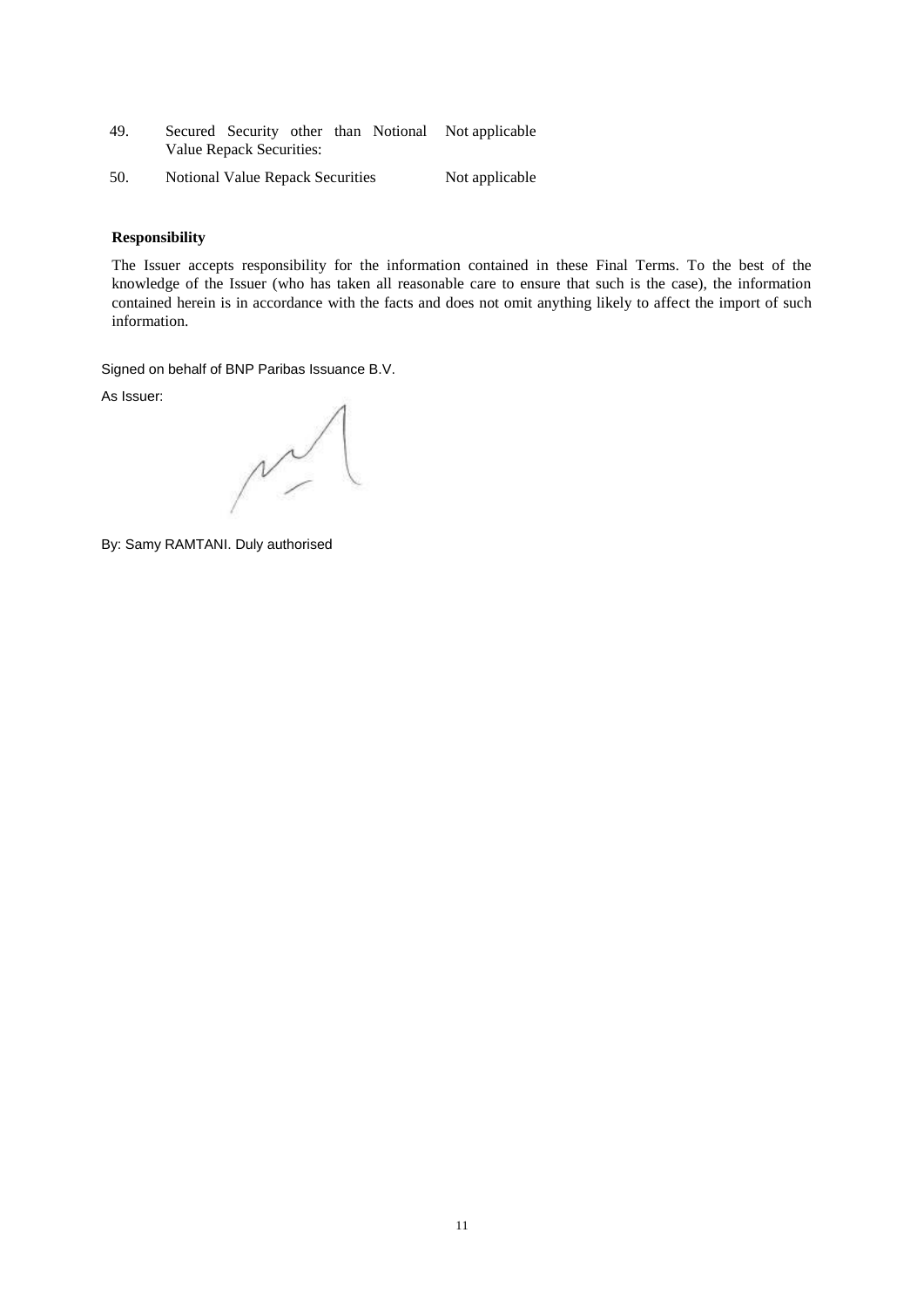## **PART B – OTHER INFORMATION**

## **1. Listing and Admission to trading**

Application will be made for the Securities to be admitted to trading on the Multilateral Trading Facility EuroTLX (managed by Borsa Italiana S.p.A.) with effect from a date prior to the Issue Date.

## **2. Ratings**

The Securities have not been rated.

The rating of the Issuer is A+ from Standard and Poor's.

The rating of the Guarantor is Aa3 from Moody's and A+ from Standard and Poor's.

As defined by Moody's, an "Aa" rating means that the obligations of the Issuer and the Guarantor under the Programme are judged to be of high quality and are subject to very low credit risk. Moody's appends numerical modifiers 1, 2, and 3 to each generic rating classification from Aaa through Caa. The modifier 3 indicates a ranking in the lower end of that generic rating category.

As defined by Standard & Poor's, an obligation rated 'A' is somewhat more susceptible to the adverse effects of changes in circumstances and economic conditions than obligations in higher-rated categories. However, the relevant Issuer and Guarantor's capacity to meet its financial commitment on the obligation is still strong. The addition of a plus  $(+)$  or minus  $(-)$  sign shows relative standing within the major rating category"

Moody's and Standard & Poor's are established in the European Union and are registered under Regulation (EC) No. 1060/2009 (as amended).

## **3. Interests of Natural and Legal Persons Involved in the Offer**

Investors shall be informed of the fact that Deutsche Bank S.p.A. (the "Distributor") will receive from the Issuer placement fees implicit in the Issue Price of the Securities equal to a maximum amount of 5% (all tax included) of the issue amount. All placement fees will be paid out upfront.

Investors must also consider that such fees are not included in the price of the Securities on the secondary market and, therefore, if the Securities are sold on the secondary market, fees embedded in the Issue Price will be deducted from the sale price.

Save as discussed in the "*Potential Conflicts of Interest*" paragraph in the "*Risk Factors*" in the Base Prospectus, so far as the Issuer is aware, no person involved in the offer of the Securities has an interest material to the offer.

## **4. Reasons for the Offer, Estimated Net Proceeds and Total Expenses**

- (a) Reasons for the offer: See "Use of Proceeds" in the Base Prospectus
- (b) Estimated net proceeds: EUR 30,000,000
- (c) Estimated total expenses: Estimated total expenses not available

## **5. Performance of Underlying/Formula/Other Variable and Other Information concerning the Underlying Reference**

See Base Prospectus for an explanation of effect on value of Investment and associated risks in investing in Securities.

Past and further performances of the Shares are available on the relevant Exchange website [www.euronext.com](http://www.euronext.com/) and their volatility may be obtained at the office of the Calculation Agent by mail to the following address: [investimenti@bnpparibas.com](mailto:investimenti@bnpparibas.com)

## **General Disclaimer**

Neither the Issuer nor the Guarantor shall have any liability for any act or failure to act by an Index Sponsor in connection with the calculation, adjustment or maintenance of an Index. Except as disclosed prior to the Issue Date, neither the Issuer, the Guarantor nor their affiliates has any affiliation with or control over an Index or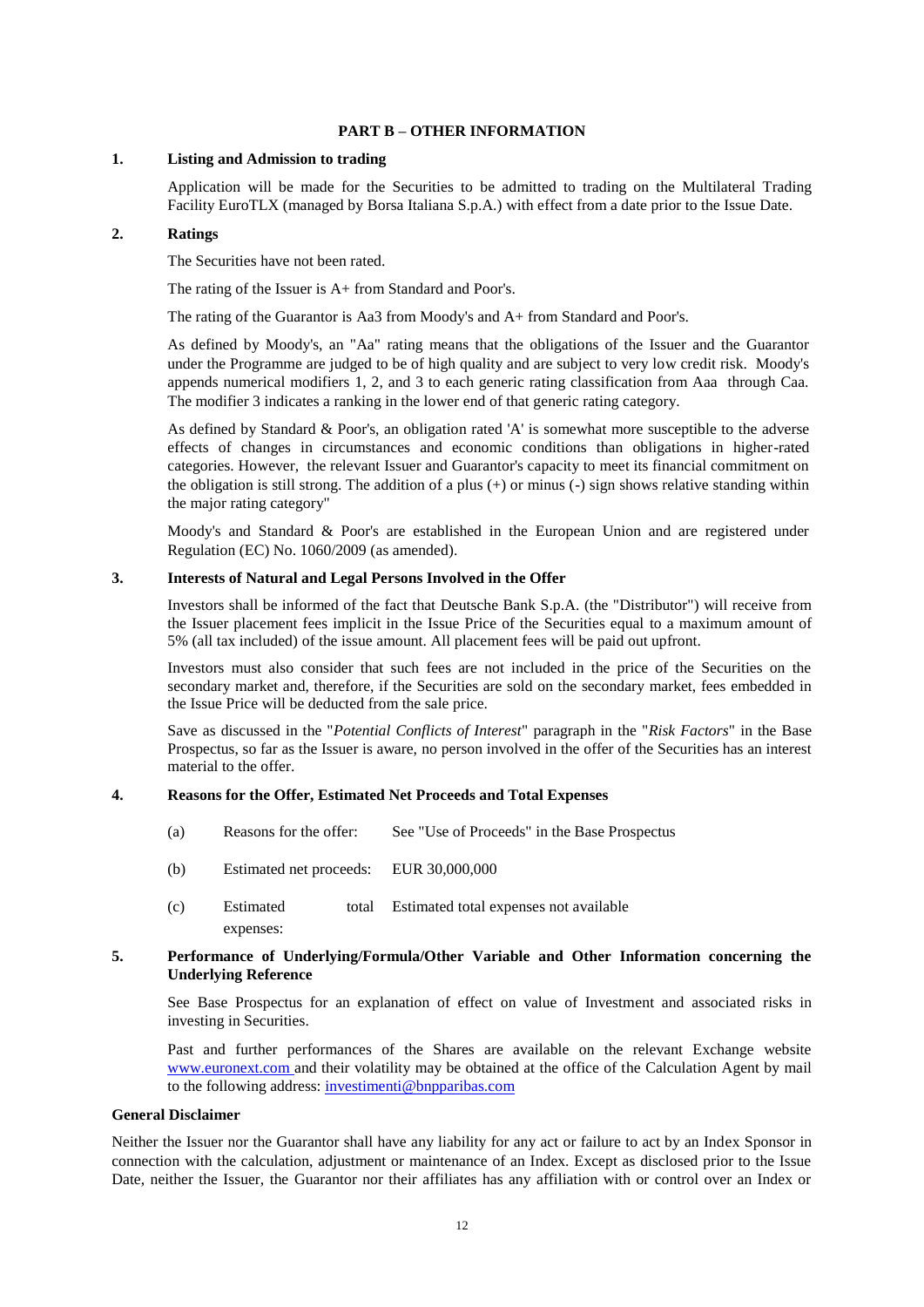Index Sponsor or any control over the computation, composition or dissemination of an Index. Although the Calculation Agent will obtain information concerning an Index from publicly available sources it believes reliable, it will not independently verify this information. Accordingly, no representation, warranty or undertaking (express or implied) is made and no responsibility is accepted by the Issuer, the Guarantor, their affiliates or the Calculation Agent as to the accuracy, completeness and timeliness of information concerning an Index.

## **Index Disclaimer**

*Neither the Issuer nor the Guarantor shall have any liability for any act or failure to act by an Index Sponsor in connection with the calculation, adjustment or maintenance of an Index. Except as disclosed prior to the Issue Date, neither the Issuer, the Guarantor nor their affiliates has any affiliation with or control over an Index or Index Sponsor or any control over the computation, composition or dissemination of an Index. Although the Calculation Agent will obtain information concerning an Index from publicly available sources it believes reliable, it will not independently verify this information. Accordingly, no representation, warranty or undertaking (express or implied) is made and no responsibility is accepted by the Issuer, the Guarantor, their affiliates or the Calculation Agent as to the accuracy, completeness and timeliness of information concerning an Index.*

## *EURO STOXX® Banks Index*

*STOXX Limited, Deutsche Börse Group and their licensors, research partners or data providers have no relationship to BNP PARIBAS, other than the licensing of the EURO STOXX® Banks Index and the related trademarks for use in connection with the Securities.*

*STOXX, Deutsche Börse Group and their licensors, research partners or data providers do not:* 

- *Sponsor, endorse, sell or promote the Securities.*
- *Recommend that any person invest in the Securities or any other securities.*
- *Have any responsibility or liability for or make any decisions about the timing, amount or pricing of Securities.*
- *Have any responsibility or liability for the administration, management or marketing of the Securities.*
- *Consider the needs of the Securities or the owners of the Securities in determining, composing or calculating the EURO STOXX® Banks Index or have any obligation to do so.*

*STOXX, Deutsche Börse Group and their licensors, research partners or data providers give no warranty, and exclude any liability (whether in negligence or otherwise), in connection with the Securities or their performance.*

*STOXX does not assume any contractual relationship with the purchasers of the Securities or any other third parties.*

## *Specifically,*

*STOXX, Deutsche Börse Group and their licensors, research partners or data providers do not give any warranty, express or implied, and exclude any liability about:* 

- *The results to be obtained by the Securities, the owner of the Securities or any other person in connection with the use of the EURO STOXX® Banks Index and the data included in the EURO STOXX® Banks Index;*
- *The accuracy, timeliness, and completeness of the EURO STOXX® Banks Index and its data;*
- *The merchantability and the fitness for a particular purpose or use of the EURO STOXX® Banks Index and its data;*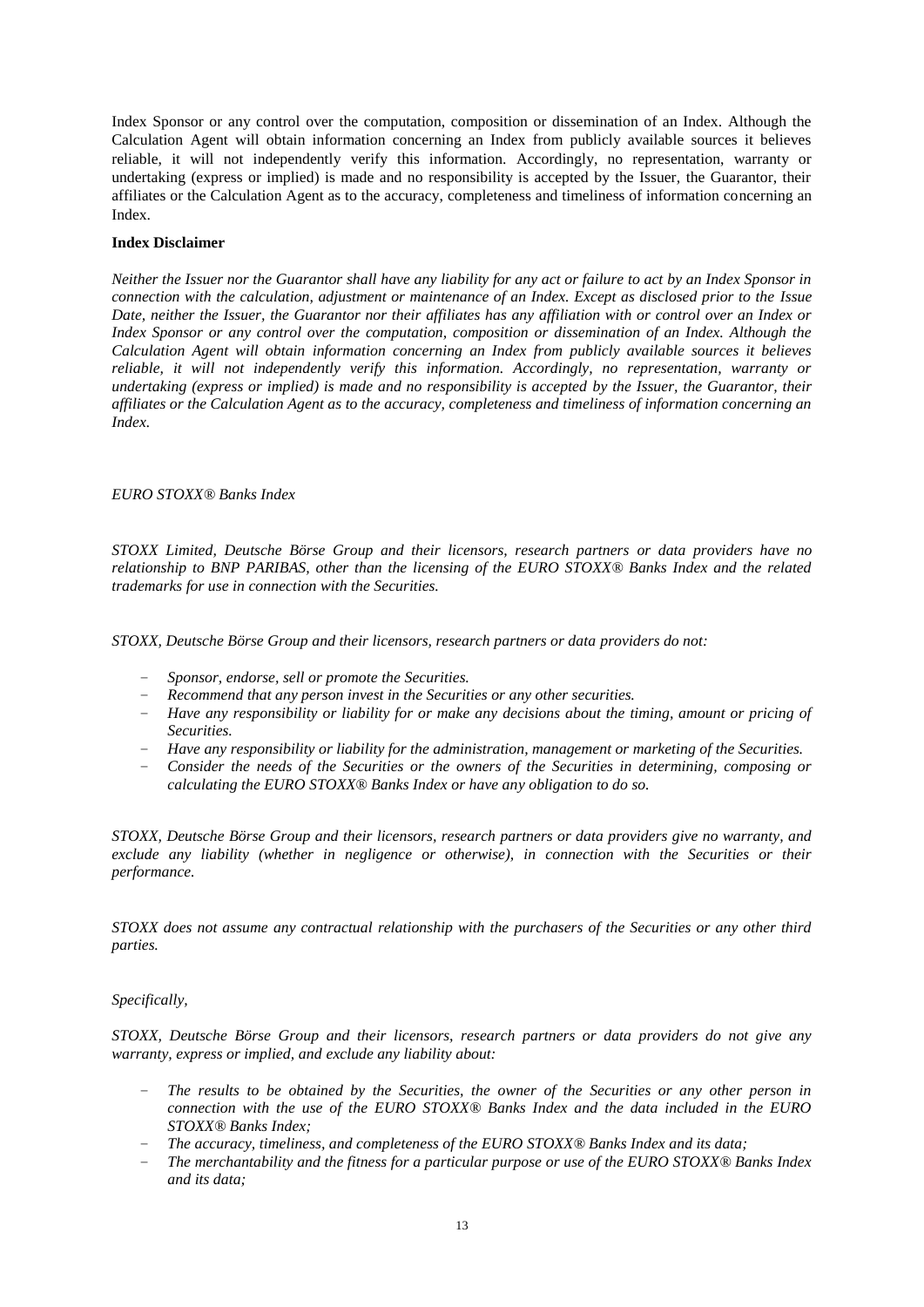– *The performance of the Securities generally.*

*STOXX, Deutsche Börse Group and their licensors, research partners or data providers give no warranty and exclude any liability, for any errors, omissions or interruptions in the EURO STOXX® Banks Index or its data;*

*Under no circumstances will STOXX, Deutsche Börse Group or their licensors, research part ners or data providers be liable (whether in negligence or otherwise) for any lost profits or indirect, punitive, special or consequential damages or losses, arising as a result of such errors, omissions or interruptions in the EURO STOXX® Banks Index or its data or generally in relation to the Securities, even in circumstances where STOXX, Deutsche Börse Group or their licensors, research partners or data providers are aware that such loss or damage may occur.*

*The licensing Agreement between BNP PARIBAS and STOXX is solely for their benefit and not for the benefit of the owners of the Securities or any other third parties.*

| 6. | <b>Operational Information</b>                      |                                                                                                                                                                                                                                                                                                                                                                                                                                                                                                                                                                 |
|----|-----------------------------------------------------|-----------------------------------------------------------------------------------------------------------------------------------------------------------------------------------------------------------------------------------------------------------------------------------------------------------------------------------------------------------------------------------------------------------------------------------------------------------------------------------------------------------------------------------------------------------------|
|    | Relevant Clearing System(s):                        | Euroclear and Clearstream, Luxembourg                                                                                                                                                                                                                                                                                                                                                                                                                                                                                                                           |
| 7. | <b>Terms and Conditions of the Non-exempt Offer</b> |                                                                                                                                                                                                                                                                                                                                                                                                                                                                                                                                                                 |
|    | Offer Price:                                        | The Issue Price (of which a maximum amount of<br>5% (all tax included) is represented by<br>commissions payable to the Distributor).                                                                                                                                                                                                                                                                                                                                                                                                                            |
|    | Conditions to which the offer is subject:           | The offer of the Securities is conditional on their<br>issue.                                                                                                                                                                                                                                                                                                                                                                                                                                                                                                   |
|    |                                                     | The Issuer reserves the right to withdraw the<br>offer and cancel the issuance of the Securities for<br>any reason, in accordance with the Distributor at<br>any time on or prior to the Issue Date. For the<br>avoidance of doubt, if any application has been<br>made by a potential investor and the Issuer<br>exercises such a right, each such potential<br>investor shall not be entitled to subscribe or<br>otherwise acquire the Securities.                                                                                                            |
|    |                                                     | The Issuer will in its sole discretion determine<br>the final amount of Securities issued up to a limit<br>of EUR 30,000,000. The final amount that is<br>issued on Issue Date will be listed on Multilateral<br>Trading Facility EuroTLX (managed by Borsa<br>Italiana S.p.A.). The final amount of the<br>Securities issued will be determined by the Issuer<br>in light of prevailing market conditions, and in its<br>sole and absolute discretion depending on the<br>number of Securities which have been agreed to<br>be purchased as of the Issue Date. |
|    |                                                     | The Offer Period may be closed early as<br>determined by Issuer in its sole discretion and<br>notified on or around such earlier date by<br>publication<br>webpage<br>the<br>following<br>on<br>investimenti.bnpparibas.it                                                                                                                                                                                                                                                                                                                                      |

The Issuer reserves the right to extend the Offer Period. The Issuer will inform of the extension of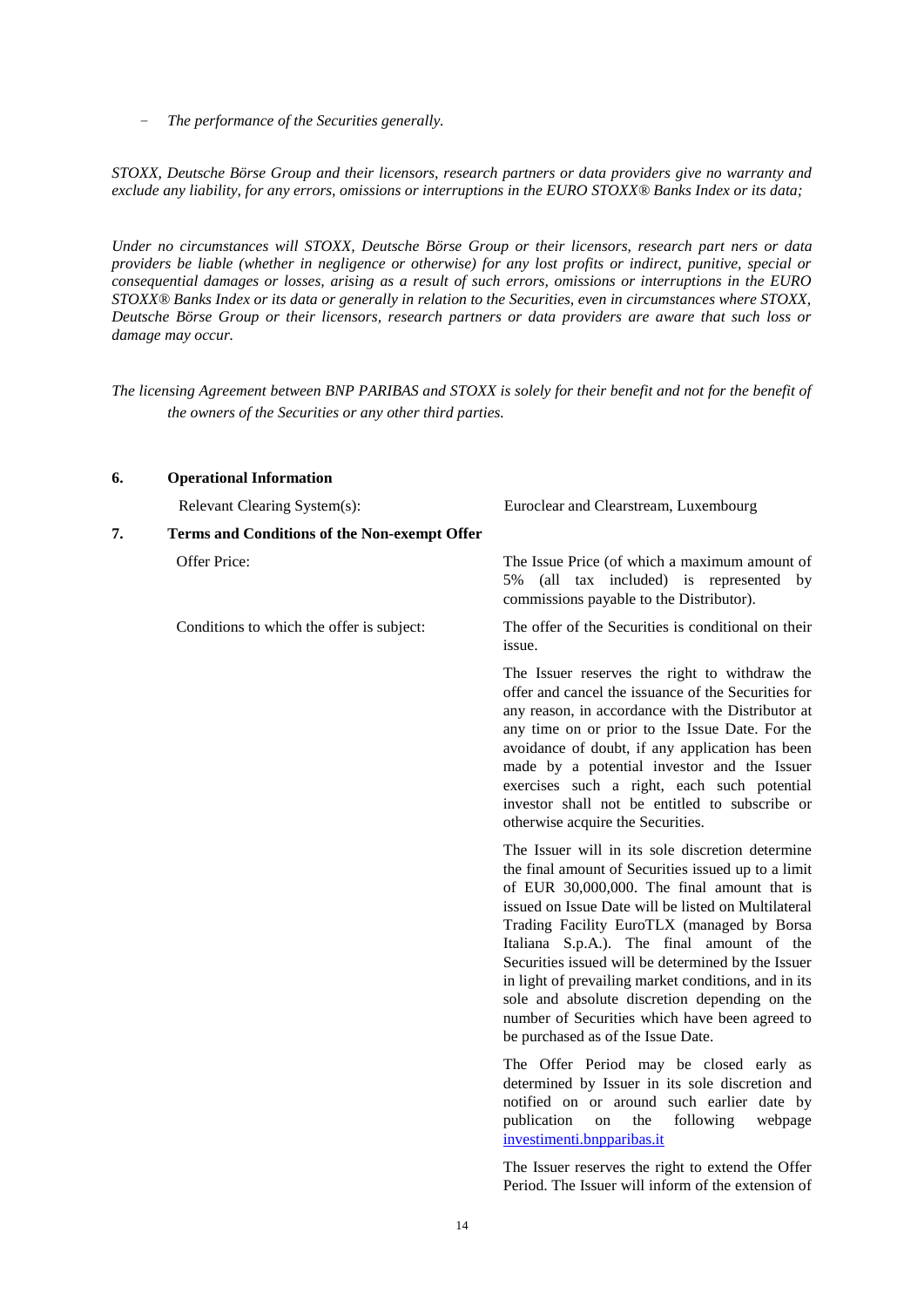the Offer Period by means of a notice to be published on the following webpage investimenti.bnpparibas.it

The Issuer reserves the right to increase the number of Securities to be issued during the Offer Period. The Issuer will inform the public of the size increase by means of a notice to be published on the following webpage investimenti.bnpparibas.it

The final amount of the Securities issued will be determined by the Issuer in light of prevailing market conditions, and in its sole and absolute discretion depending on the number of Securities which have been asked to be subscribed for during the Offer Period.

Description of the application process: Application to subscribe for the Securities can be made in Italy through the Distributor. The distribution activity will be carried out in accordance with the usual procedures of the Distributor.

> Investors may apply for the subscription of the Securities during normal Italian banking hours at the offices (*filiali*) of the Distributor from, and including, 21 July 2020 until, and including, 26 August 2020, subject to any early closing or extension of the Offer Period.

> The Securities will also be distributed through door-to-door selling pursuant to Article 30 of the Italian Legislative Decree No. 58 of 24 February 1998, as amended from time to time (the "**Italian Financial Services Act**") from and including 21 July 2020 to and including 19 August 2020, subject to any early closing or extension of the Offer Period.

> Pursuant to Article 30, paragraph 6, of the Italian Financial Services Act, the validity and enforceability of contracts entered into through door-to-door selling is suspended for a period of 7 (seven) days beginning on the date of purchase by the relevant investor. Within such period investors may notify the relevant Distributor of their withdrawal without payment of any charge or commission.

> Certificates will also be distributed by Deutsche Bank S.p.A. means of distance communication techniques (*tecniche di comunicazione a distanza*) pursuant to article 32 of the Italian Financial Services Act. In this case, the investor may purchase the Certificates, after being identified by the Distributor, by using their personal password/identification codes. Pursuant to Article 67-duodecies of Legislative Decree 206/2005 as amended (the Italian Consumer Code), the validity and enforceability of the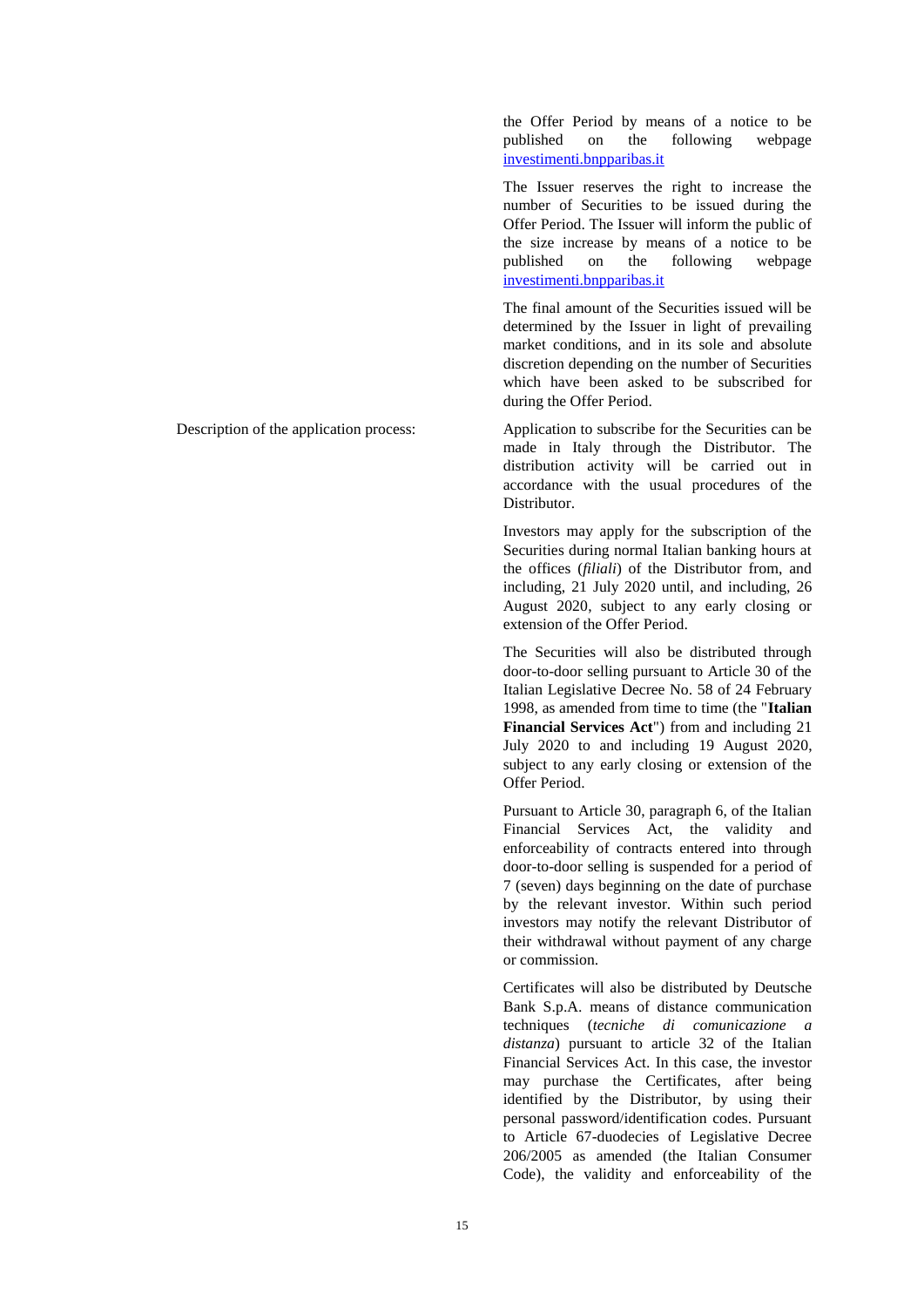of fourteen (14) days after the investors'signature of the same. Within such period investors may communicate their withdrawal to the Distributor without any charge or commission. The Distributor is responsible for the notification of any withdrawal right applicable in relation to the offer of the Securities to potential investors. Prospective investors will not be required to enter into any contractual arrangements directly with the Issuer in relation to the subscription for the Securities. Applicants having no client relationship with the Distributor with whom the acceptance form is filed may be required to open a current account or to make a temporary non-interest bearing deposit of an amount equal to the counter-value of the Securities requested, calculated on the basis of the Issue Price of the Securities. In the event that the Securities are not allotted or only partially allotted, the total amount paid as a temporary deposit, or any difference with the counter-value of the Securities allotted, will be repaid to the applicant without charge by the Issue Date. By purchasing the Securities, the holders of the Securities are deemed to have knowledge of all the Conditions of the Securities and to accept said Conditions. Applications received by the Distributor prior to the start of the Offer Period or after the closing date of the Offer Period, will be considered as not having been received and will be void. Details of the minimum and/or maximum amount of the application: Minimum subscription amount per investor: EUR 100 Maximum subscription amount per investor: 300,000\* Notional Amount. The maximum amount of application of Securities will be subject only to availability at the time of the application. Description of possibility to reduce subscriptions and manner for refunding amounts paid in excess by applicants: Not applicable Details of the method and time limits for paying up and delivering the Securities: The Securities will be issued on the Issue Date against payment to the Issuer by the Distributor of the gross subscription moneys. The Securities are cleared through the clearing systems and are due to be delivered through the Distributor on or around the Issue Date. Manner in and date on which results of the offer are to be made public: Publication by means of a notice by loading the following link (investimenti.bnpparibas.it) in

contracts entered into is suspended for a period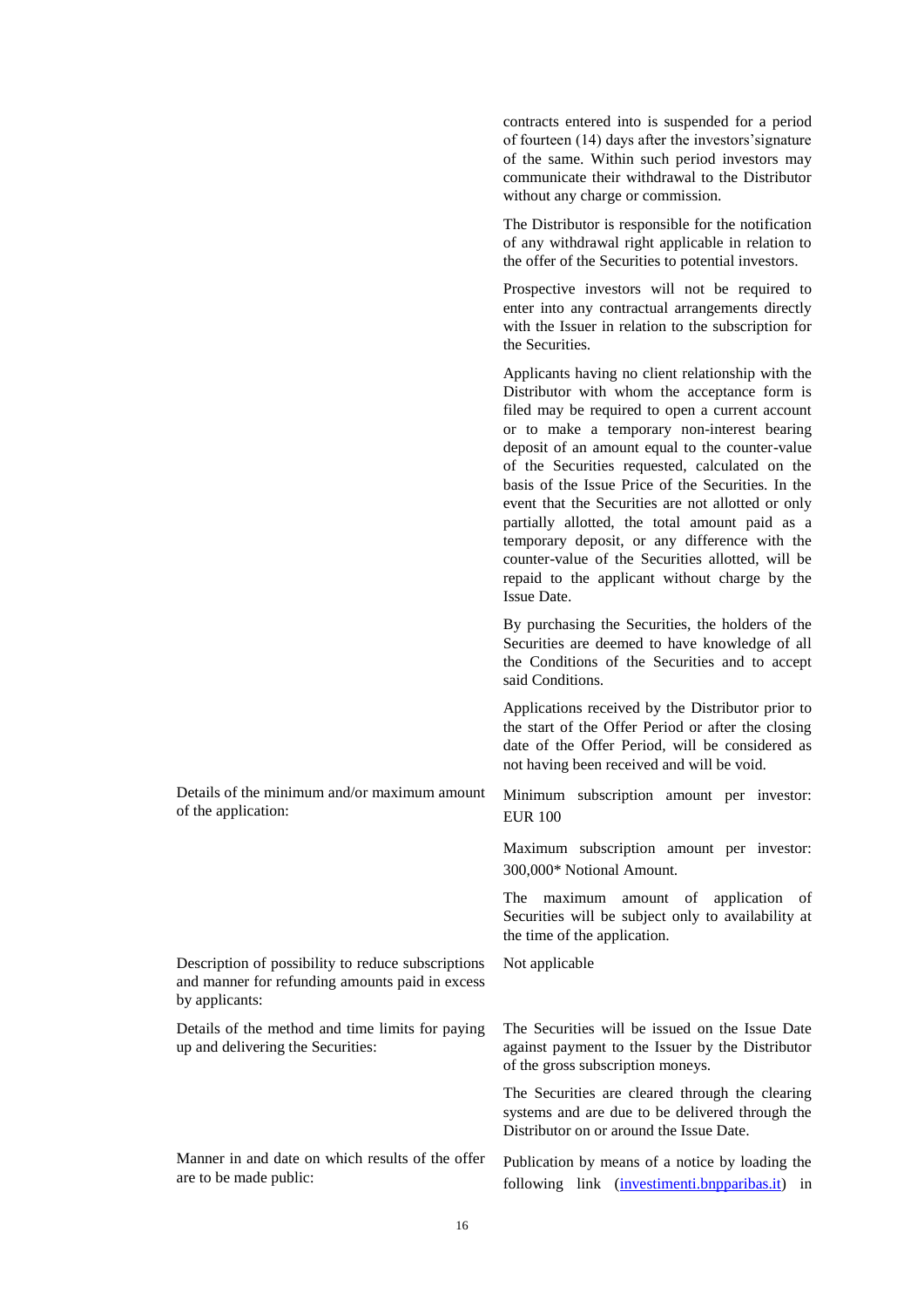|    |                                                                                                                                                              | each case on or around the Issue Date.                                                                                                                                                                                                                                                                |                                    |                                                             |
|----|--------------------------------------------------------------------------------------------------------------------------------------------------------------|-------------------------------------------------------------------------------------------------------------------------------------------------------------------------------------------------------------------------------------------------------------------------------------------------------|------------------------------------|-------------------------------------------------------------|
|    | Procedure for exercise of any right of pre-<br>emption, negotiability of subscription rights and<br>treatment of subscription rights not exercised:          | Not applicable                                                                                                                                                                                                                                                                                        |                                    |                                                             |
|    | Process for notification to applicants of the                                                                                                                | There are no pre-identified allotment criteria.                                                                                                                                                                                                                                                       |                                    |                                                             |
|    | amount allotted and indication whether dealing<br>may begin before notification is made:                                                                     | The Distributor will adopt allotment criteria that<br>ensure equal treatment of prospective investors.<br>All of the Securities requested through the<br>Distributor during the Offer Period will be<br>assigned up to the maximum amount of the<br>Offer.                                            |                                    |                                                             |
|    |                                                                                                                                                              | In the event that during the Offer Period the<br>requests exceed the number of Securities to be<br>issued, the Issuer will at it discretion, either, (i)<br>proceed to increase the size of the offer or, (ii)<br>early terminate the Offer Period and suspend the<br>acceptance of further requests. |                                    |                                                             |
|    |                                                                                                                                                              | Each investor will be notified by the Distributor<br>of its allocation of Securities after the end of the<br>Offer Period and in any event on or around the<br>Issue Date.                                                                                                                            |                                    |                                                             |
|    |                                                                                                                                                              | prior to the Issue Date.                                                                                                                                                                                                                                                                              |                                    | No dealings in the Securities may take place                |
|    | Amount of any expenses and taxes charged to the<br>subscriber or purchaser:                                                                                  | <b>Serie</b><br><b>Number</b>                                                                                                                                                                                                                                                                         | <b>Issue Price</b><br>per Security | <b>Expenses</b><br>included in<br>the Issue<br><b>Price</b> |
|    |                                                                                                                                                              | <b>CE3278FTS</b>                                                                                                                                                                                                                                                                                      | <b>EUR 100</b>                     | EUR 5.55 per<br>Certificate                                 |
| 8. | Intermediaries with a firm commitment to act                                                                                                                 | <b>None</b>                                                                                                                                                                                                                                                                                           |                                    |                                                             |
|    | Name and address of the entities which have a firm<br>commitment to act as intermediaries in secondary<br>trading, providing liquidity through bid and after |                                                                                                                                                                                                                                                                                                       |                                    |                                                             |

## **9. Placing and Underwriting**

commitment:

Name(s) and address(es), to the extent known to the Issuer, of the placers in the various countries where the offer takes place:

rates and a description of the main terms of their

Name and address of the co-ordinator(s) of the global offer and of single parts of the offer:

Name and address of any paying agents and depository agents in each country (in addition to the Principal Security Agent):

Entities agreeing to underwrite the issue on a firm commitment basis, and entities agreeing to place the issue without a firm commitment or under "best efforts" arrangements:

The Distributor with the address set out below.

Not applicable.

BNP Paribas Securities Services, Milan Branch

Piazza Lina Bo Bardi 3, 20124 Milan, Italy

The placement activity will be carried out by: **Deutsche Bank S.p.A.**

Piazza del Calendario 3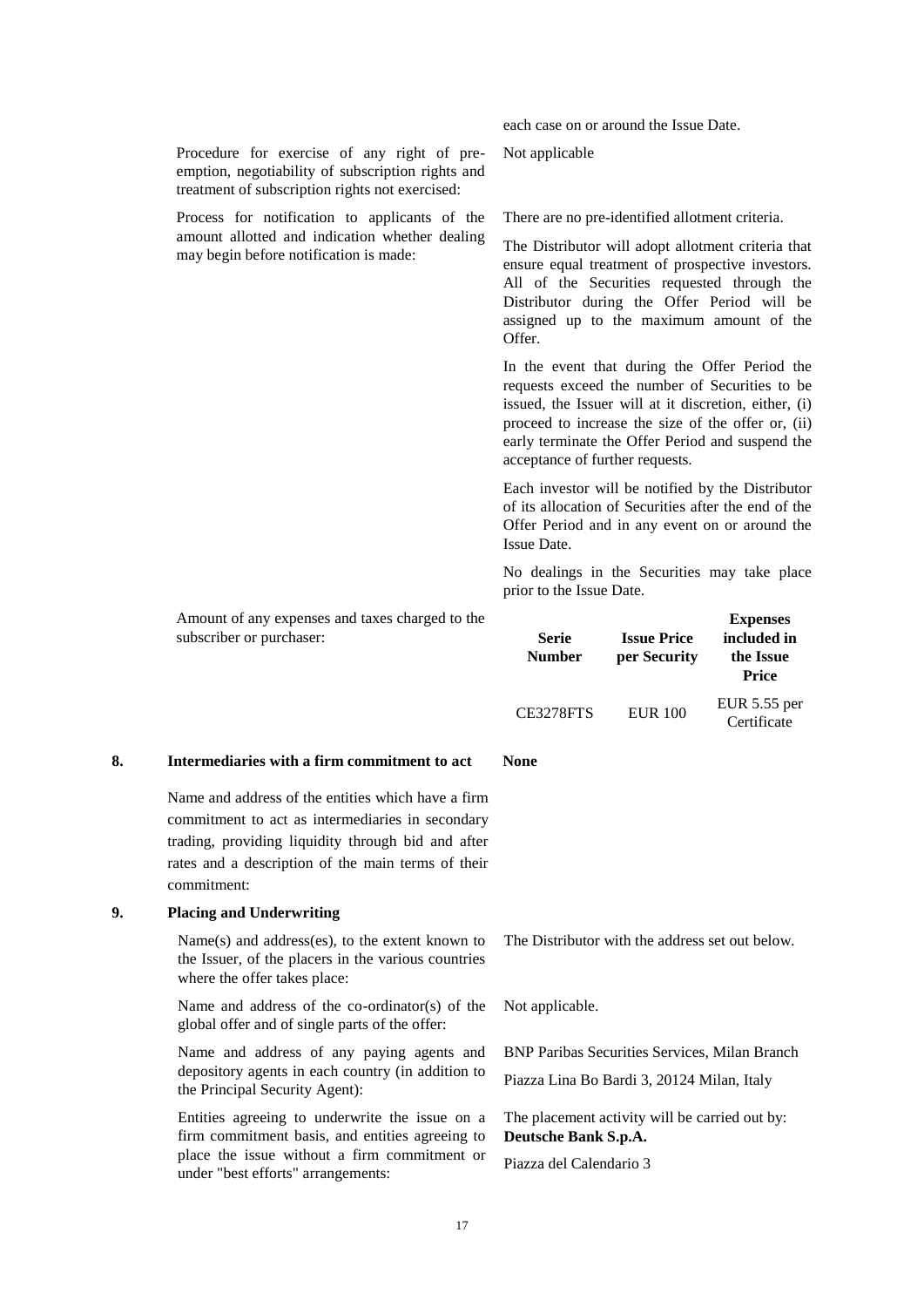## 20126 Milan

Italy

LEI: 7245009UXRIGIRYOBR48

## (the **"Distributor"**)

No underwriting commitment is undertaken by the Distributor

When the underwriting agreement has been or will be reached: Not applicable.

## **10. Yield**

Not applicable.

## **11. EU Benchmarks Regulation**

EU Benchmarks Regulation: Article 29(2) statement on benchmarks:

Applicable: Amounts payable under the Securities are calculated by reference to the relevant Benchmark, which is provided by the relevant Administrator, as specified in the table below.

As at the date of these Final Terms, the relevant Administrator is not included / included, as the case may be, in the register of Administrators and Benchmarks established and maintained by the European Securities and Markets Authority ("**ESMA**") pursuant to article 36 of the Benchmarks Regulation (Regulation (EU) 2016/1011) (the "**BMR**"), as specified in the table below.

As far as the Issuer is aware, the transitional provisions in Article 51 of the BMR apply, such that the relevant Administrator is not currently required to obtain authorisation/registration, as specified in the table below.

| <b>Benchmark</b>                    | <b>Administrator</b>                                                  | <b>Register</b> |
|-------------------------------------|-----------------------------------------------------------------------|-----------------|
| Euro Stoxx <sup>®</sup> Banks Index | STOXX Limited or any successor<br>acceptable to the Calculation Agent | Included        |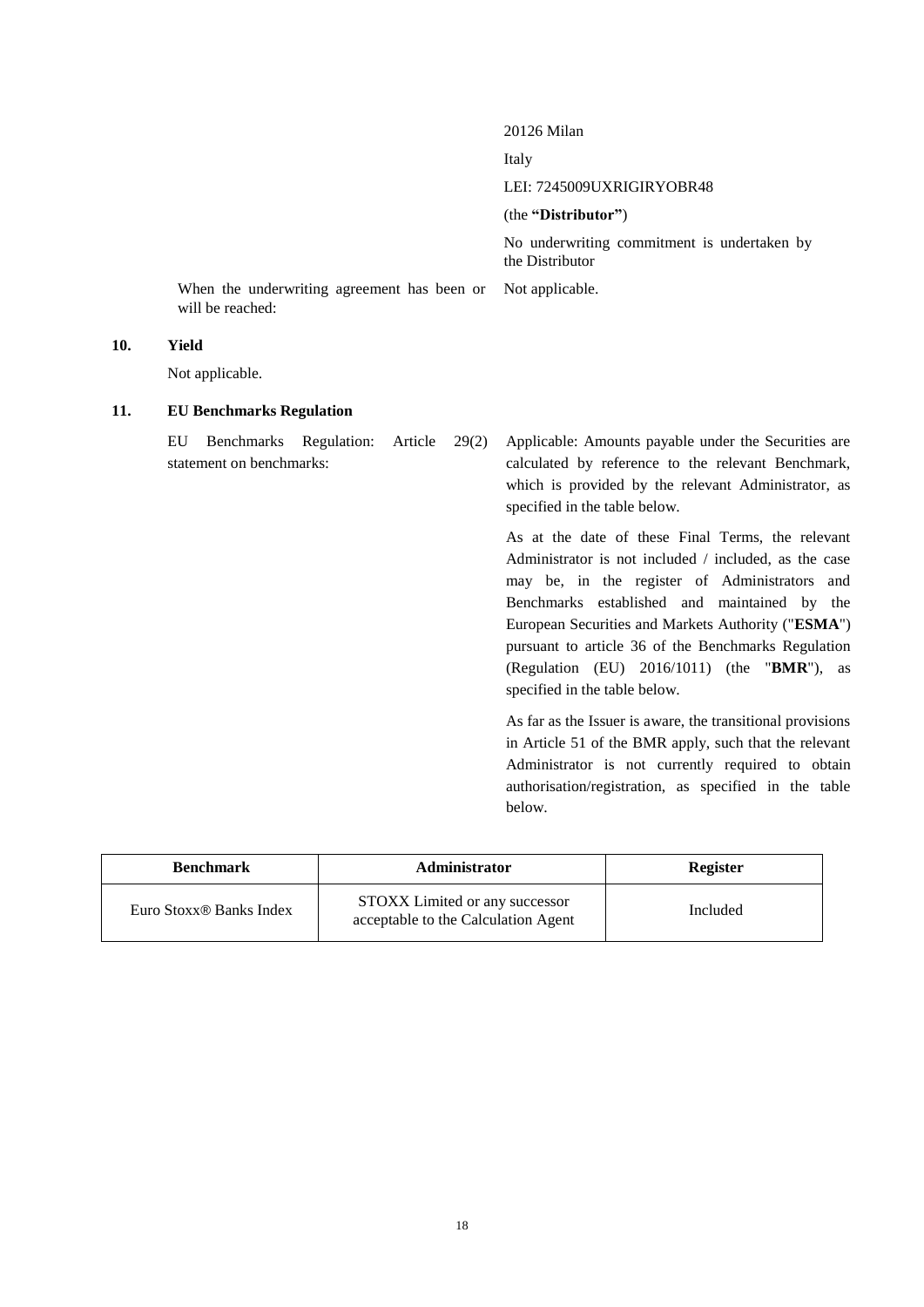# **Summary**

## **Section A – Introduction and Warnings**

### *Warnings*

This summary should be read as an introduction to the Base Prospectus and the applicable Final Terms.

Any decision to invest in any Securities should be based on a consideration of the Base Prospectus as a whole, including any documents incorporated by reference and the applicable Final Terms.

Investors may be exposed to a partial or total loss of their investment.

Where a claim relating to information contained in the Base Prospectus and the applicable Final Terms is brought before a court in a Member State of the European Economic Area, the plaintiff may, under the national legislation of the Member State where the claim is brought, be required to bear the costs of translating the Base Prospectus and the applicable Final Terms before the legal proceedings are initiated.

Civil liability in any such Member State attaches to the Issuer or the Guarantor solely on the basis of this summary, including any translation hereof, but only if it is misleading, inaccurate or inconsistent when read together with the other parts of the Base Prospectus and the applicable Final Terms or it does not provide, when read together with the other parts of the Base Prospectus and the applicable Final Terms, key information in order to aid investors when considering whether to invest in the Securities.

You are about to purchase a product that is not simple and may be difficult to understand.

### **Name and international securities identification number (ISIN) of the securities**

EUR "Phoenix Snowball" Certificates linked to EURO STOXX® Banks Index Index - The securities are Certificates. International Securities Identification Number ("**ISIN**"): XS2158687884.

#### **Identity and contact details of the issuer**

BNP Paribas Issuance B.V. (the "**Issuer**"), Herengracht 595, 1017 CE Amsterdam, the Netherlands (telephone number: +31(0)88 738 0000). The legal entity identifier of the Issuer is 7245009UXRIGIRYOBR48.

### **Identity and contact details of the offeror and / or person asking for admission to trading**

Offeror: Deutsche Bank S.p.A., Piazza del Calendario 3, 20126 Milan, Italy. The legal entity identifier of the is  $7245009UXRIGIRYOBR48$ Person asking for admission to trading : BNP Paribas Issuance B.V. (the "Issuer"), Herengracht 595, 1017 CE Amsterdam, the Netherlands

(telephone number: +31(0)88 738 0000).

## **Identity and contact details of the competent authority approving the prospectus**

Autorité des Marchés Financiers ("**AMF**"), 17, place de la Bourse, 75082 Paris Cedex 02, France - +33(0)1 53 45 60 00 - www.amf-france.org

#### **Date of approval of the prospectus**

The Base Prospectus has been approved on 2 June 2020 under the approval number 20-233 by the AMF.

## **Section B - Key information on the issuer**

### *Who is the issuer of the securities?*

### **Domicile / legal form / LEI / law under which the issuer operates / country of incorporation**

BNPP B.V. was incorporated in the Netherlands as a private company with limited liability under Dutch law having its registered office at Herengracht 595, 1017 CE Amsterdam, the Netherlands. Legal entity identifier (LEI): 7245009UXRIGIRYOBR48. BNPP B.V.'s long term credit rating is A+ with a negative outlook (S&P Global Ratings Europe Limited) and BNPP B.V.'s short term credit rating is A-1 (S&P Global Ratings Europe Limited).

### **Principal activities**

The principal activity of the Issuer is to issue and/or acquire financial instruments of any nature and to enter into related agreements for the account of various entities within the BNPP Group.

The assets of BNPP B.V. consist of the obligations of other BNPP Group entities. Holders of securities issued by BNPP B.V. will, subject to the provisions of the Guarantee issued by BNPP, be exposed to the ability of BNPP Group entities to perform their obligations towards BNPP B.V.

## **Major shareholders**

BNP Paribas holds 100 per cent. of the share capital of BNPP B.V.

### **Identity of the issuer's key managing directors**

The Managing Director of the Issuer is BNP Paribas Finance B.V. The Managing Directors of BNP Paribas Finance B.V. are Edwin Herskovic, Erik Stroet, Folkert van Asma, Richard Daelman, Geert Lippens and Matthew Yandle.

### **Identity of the issuer's statutory auditors**

Mazars N.V. are the auditors of the Issuer. Mazars N.V. is an independent public accountancy firm in the Netherlands registered with the NBA (*Nederlandse Beroepsorganisatie van Accountants*).

## *What is the key financial information regarding the issuer?*

**Key financial information**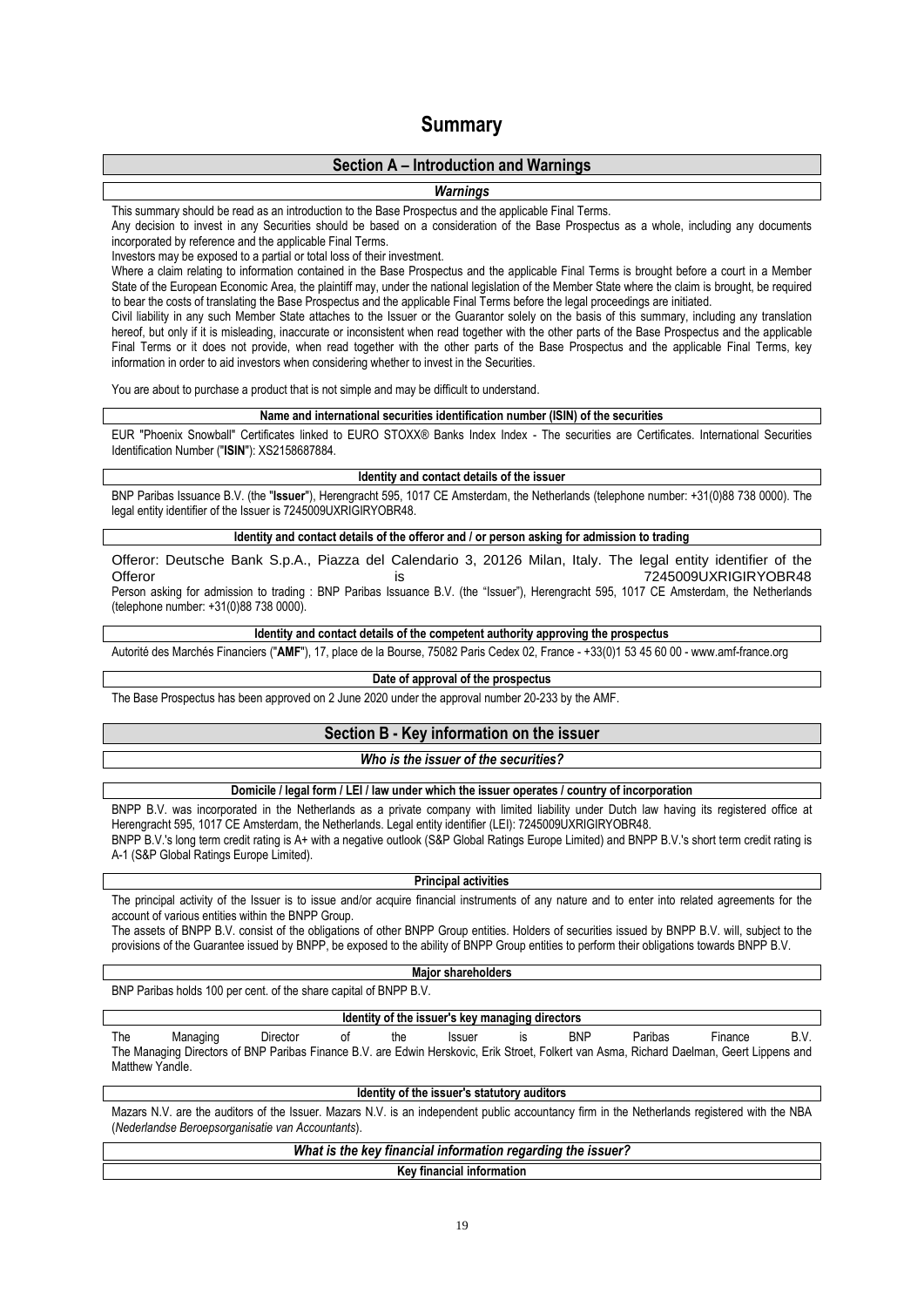|                              |            | Income statement |            |                               |
|------------------------------|------------|------------------|------------|-------------------------------|
|                              |            |                  |            | Comparative interim from same |
|                              | Year       | Year -1          | Interim    | period in prior year          |
| In €                         | 31/12/2019 | 31/12/2018       | 30/06/2019 | 30/06/2018                    |
| <b>Operating profit/loss</b> | 47.976     | 39.967           | 27.516     | 18.012                        |

|                                                                        |                                                       | <b>Balance sheet</b>       |                |                                                       |
|------------------------------------------------------------------------|-------------------------------------------------------|----------------------------|----------------|-------------------------------------------------------|
|                                                                        | Year                                                  | Year -1                    | Interim        | Comparative interim from same<br>period in prior year |
| In€                                                                    | 31/12/2019                                            | 31/12/2018                 | 30/06/2019     | 30/06/2018                                            |
| Net financial debt (long term debt plus short<br>term debt minus cash) | 64,938,742,676                                        | 56,232,036,938             | 67,131,860,338 | 57,942,958,626                                        |
| <b>Current ratio (current assets/current</b><br>liabilities)           | 1.0                                                   | 1.0                        | 1.0            | 1.0                                                   |
| Debt to equity ratio (total liabilities/total<br>shareholder equity)   | 112,828                                               | 103.624                    | 119,864        | 109,849                                               |
| Interest cover ratio (operating income/interest                        | No interest                                           | No interest                | No interest    | No interest expenses                                  |
| expense)                                                               | expenses                                              | expenses                   | expenses       |                                                       |
|                                                                        |                                                       | <b>Cash flow statement</b> |                |                                                       |
|                                                                        | Comparative interim from same<br>period in prior year |                            |                |                                                       |
| In $\epsilon$                                                          | 31/12/2019                                            | 31/12/2018                 | 30/06/2019     | 30/06/2018                                            |
| Net Cash flows from operating activities                               | 661,222                                               | $-153.286$                 | 349,674        | $-141,284$                                            |
| Net Cash flows from financing activities                               |                                                       |                            |                |                                                       |
| Net Cash flow from investing activities                                |                                                       |                            | $\Omega$       | 0                                                     |

**Qualifications in the audit report**

Not applicable, there are no qualifications in any audit report on the historical financial information included in the Base Prospectus.

#### *What are the key risks that are specific to the issuer?*

Not applicable. BNPP B.V. is an operating company. The creditworthiness of BNPP B.V. depends on the creditworthiness of BNPP.

## **Section C - Key Information on the securities**

### *What are the main features of the securities?*

#### **Type, class and ISIN**

EUR "Phoenix Snowball" Certificates linked to EURO STOXX® Banks Index Index - The securities are Certificates. International Securities Identification Number ("**ISIN**"): XS2158687884.

### **Currency / denomination / par value / number of securities issued / term of the securities**

The currency of the Securities is Euro ("EUR"). The Securities have a par value of EUR 100. 300,000 Securities will be issued. The Securities will be redeemed on 29 August 2025.

### **Rights attached to the securities**

*Negative pledge* - The terms of the Securities will not contain a negative pledge provision. *Events of Default* - The terms of the Securities will not contain events of default. *Governing law* - The Securities are governed by English law.

The objective of this product is to provide you with a return based on the performance of an underlying index. This product has a fixed term and will redeem on the Redemption Date unless redeemed early in accordance with the Automatic Early Redemption provisions below. The product may also pay coupon under predefined conditions in accordance with the Coupon provisions below.

Unless the product has been redeemed early, the following provisions would apply.

On the Redemption Date you will receive in respect of each certificate, in addition to any final payment of a coupon:

1. If a Barrier Event has not occurred: a payment in cash equal to the Notional Amount.

 2. If a Barrier Event has occurred: a payment in cash equal to the Notional Amount decreased by the Performance of the Underlying. In this case you will suffer a partial or total loss of the Notional Amount.

Coupon: A conditional coupon is due for payment at the relevant Conditional Coupon Rate each time the following condition (Coupon Condition) is met: if, on a Coupon Valuation Date, the closing price of the Underlying is greater than or equal to the relevant Conditional Coupon Barrier. Otherwise, the coupon is missed but not lost definitely. All missed coupons will accumulate and become payable only if the Coupon Condition is subsequently satisfied.

Automatic Early Redemption: If, on any Autocall Valuation Date, the closing price of the Underlying is greater than or equal to the relevant Autocall Barrier, the product will be redeemed on the corresponding Early Redemption Date. You will receive for each certificate a payment in cash equal to the Notional Amount.

## **Where:**

**A Barrier Event shall be deemed to occur if the Final Reference Price is below the Barrier.** 

The Performance of an Underlying is the difference between its Final Reference Price and its Initial Reference Price, divided by its Initial Reference Price, expressed in absolute value.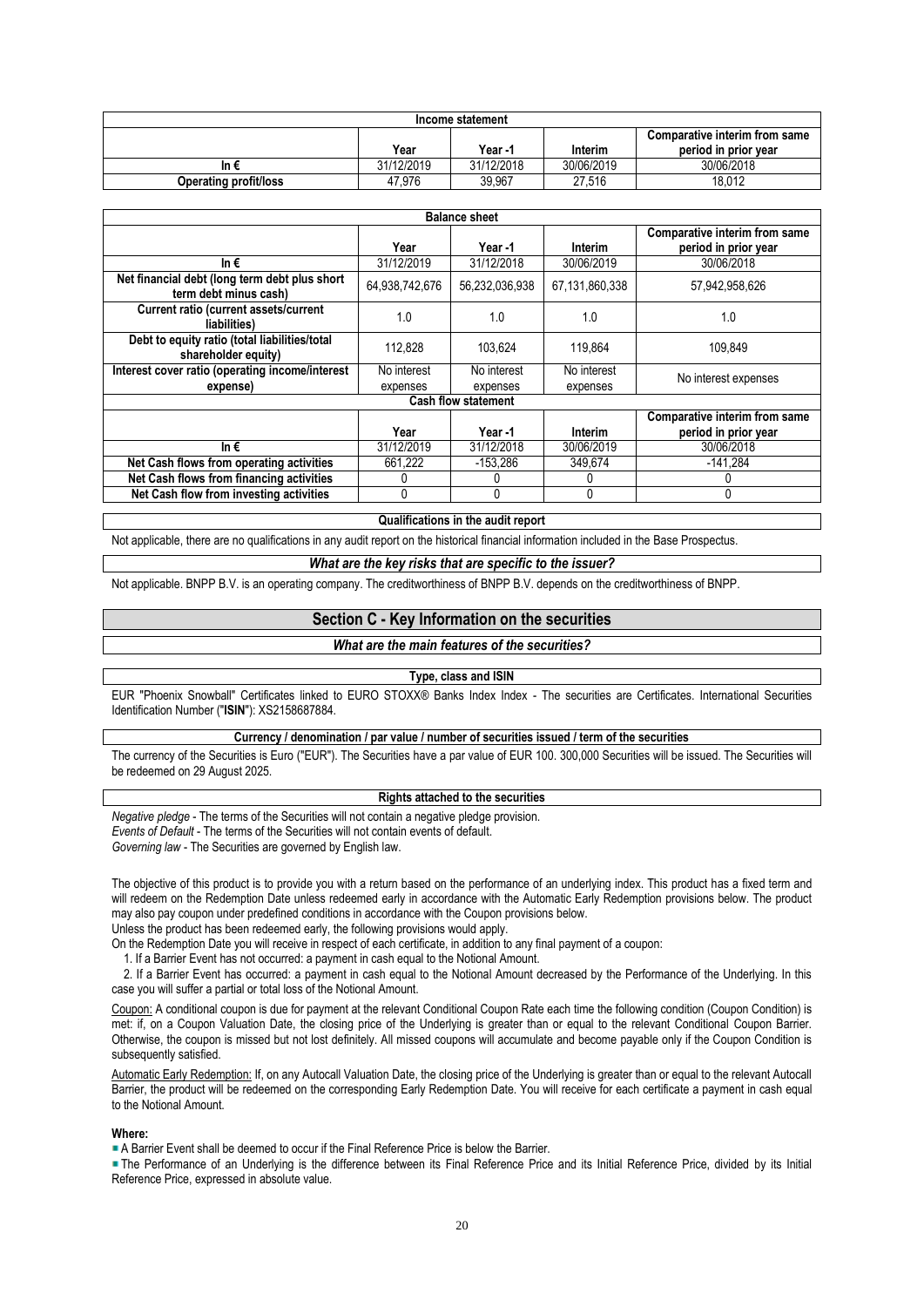**The Initial Reference Price is the closing price of the Underlying on the Strike Date.** 

The Final Reference Price is the closing price of the Underlying on the Redemption Valuation Date.

| <b>Strike Date</b>                   | 28 August 2020                                                                          | <b>Issue Price</b>                       | 100%                                                                                                   |
|--------------------------------------|-----------------------------------------------------------------------------------------|------------------------------------------|--------------------------------------------------------------------------------------------------------|
| <b>Issue Date</b>                    | 31 August 2020                                                                          | <b>Product Currency</b>                  | <b>EUR</b>                                                                                             |
| <b>Redemption Valuation Date</b>     | 25 August 2025                                                                          | <b>Notional Amount (per certificate)</b> | <b>EUR 100</b>                                                                                         |
| <b>Redemption Date (maturity)</b>    | 29 August 2025                                                                          |                                          |                                                                                                        |
| <b>Coupon Valuation Date(s)</b>      | 30 August 2021, 29 August 2022, 28<br>August 2023, 28 August 2024 and<br>25 August 2025 | <b>Coupon Payment Date(s)</b>            | 06 September 2021, 05 September<br>2022, 04 September 2023, 04<br>September 2024 and 29 August<br>2025 |
| <b>Conditional Coupon Barrier(s)</b> | 70% of the Initial Reference Price                                                      | <b>Conditional Coupon Rate(s)</b>        | 6.85% of the Notional Amount                                                                           |
| <b>Barrier</b>                       | 70% of the Initial Reference Price                                                      | <b>Autocall Valuation Date(s)</b>        | 30 August 2021, 29 August 2022, 28<br>August 2023 and 28 August 2024                                   |
| <b>Early Redemption Date(s)</b>      | 06 September 2021, 05 September<br>2022, 04 September 2023 and 04<br>September 2024     | <b>Autocall Barrier(s)</b>               | 100% of the Initial Reference Price                                                                    |
|                                      |                                                                                         |                                          |                                                                                                        |
| <b>Underlying</b>                    |                                                                                         | <b>Bloomberg Code</b>                    |                                                                                                        |
| EURO STOXX® Banks Index              |                                                                                         | SX7E                                     |                                                                                                        |

*Meetings* - The terms of the Securities will contain provisions for calling meetings of holders of such Securities to consider matters affecting their interests generally. These provisions permit defined majorities to bind all holders, including holders who did not attend and vote at the relevant meeting and holders who voted in a manner contrary to the majority.

*Representative of holders* - No representative of the Holders has been appointed by the Issuer.

The Securities are unsubordinated and unsecured obligations of the Issuer and rank *pari passu* among themselves.

#### **Restrictions on the free transferability of the securities**

**Seniority of the securities**

There are no restrictions on the free transferability of the Securities.

## **Dividend or payout policy**

Not Applicable

### *Where will the securities be traded?*

#### **Admission to trading**

Application will be made by the Issuer (or on its behalf) for the Securities to be admitted to trading on the EuroTLX.

## *Is there a guarantee attached to the securities?*

### **Nature and scope of the guarantee**

The obligations under the guarantee are senior preferred obligations (within the meaning of Article L.613-30-3-I-3° of the French Code monétaire et financier) and unsecured obligations of BNPP and will rank pari passu with all its other present and future senior preferred and unsecured obligations subject to such exceptions as may from time to time be mandatory under French law.

In the event of a bail-in of BNPP but not BNPP B.V., the obligations and/or amounts owed by BNPP under the guarantee shall be reduced to reflect any such modification or reduction applied to liabilities of BNPP resulting from the application of a bail-in of BNPP by any relevant regulator (including in a situation where the Guarantee itself is not the subject of such bail-in).

The Guarantor unconditionally and irrevocably guarantees to each Holder that, if for any reason BNPP B.V. does not pay any sum payable by it or perform any other obligation in respect of any Securities on the date specified for such payment or performance the Guarantor will, in accordance with the Conditions pay that sum in the currency in which such payment is due in immediately available funds or, as the case may be, perform or procure the performance of the relevant obligation on the due date for such performance.

### **Description of the guarantor**

The Securities will be unconditionally and irrevocably guaranteed by BNP Paribas ("BNPP" or the "Guarantor") pursuant to an English law deed of garantee by BNPP 2 June 2020 (the "Guarantee"). garantee executed by BNPP 2 June 2020 (the "Guarantee"). The Guarantor was incorporated in France as a société anonyme under French law and licensed as a bank having its head office at 16, boulevard des Italiens - 75009 Paris, France. Legal entity identifier (LEI): R0MUWSFPU8MPRO8K5P83.

BNPP's long-term credit ratings are A+ with a negative outlook (S&P Global Ratings Europe Limited), Aa3 with a stable outlook (Moody's Investors Service Ltd.), AA- with a "rating watch negative" outlook (Fitch France S.A.S.) and AA (low) with a stable outlook (DBRS Limited) and BNPP's short-term credit ratings are A-1 (S&P Global Ratings Europe Limited), P-1 (Moody's Investors Service Ltd.), F1+ (Fitch France S.A.S.) and R-1 (middle) (DBRS Limited).

BNP Paribas, Europe's leading provider of banking and financial services, has four domestic Retail Banking markets in Europe, namely in France, Belgium, Italy and Luxembourg. It operates in 71 countries and has nearly 199,000 employees, including over 151,000 in Europe. BNP Paribas holds key positions in its two main businesses:

- Retail Banking and Services, which includes: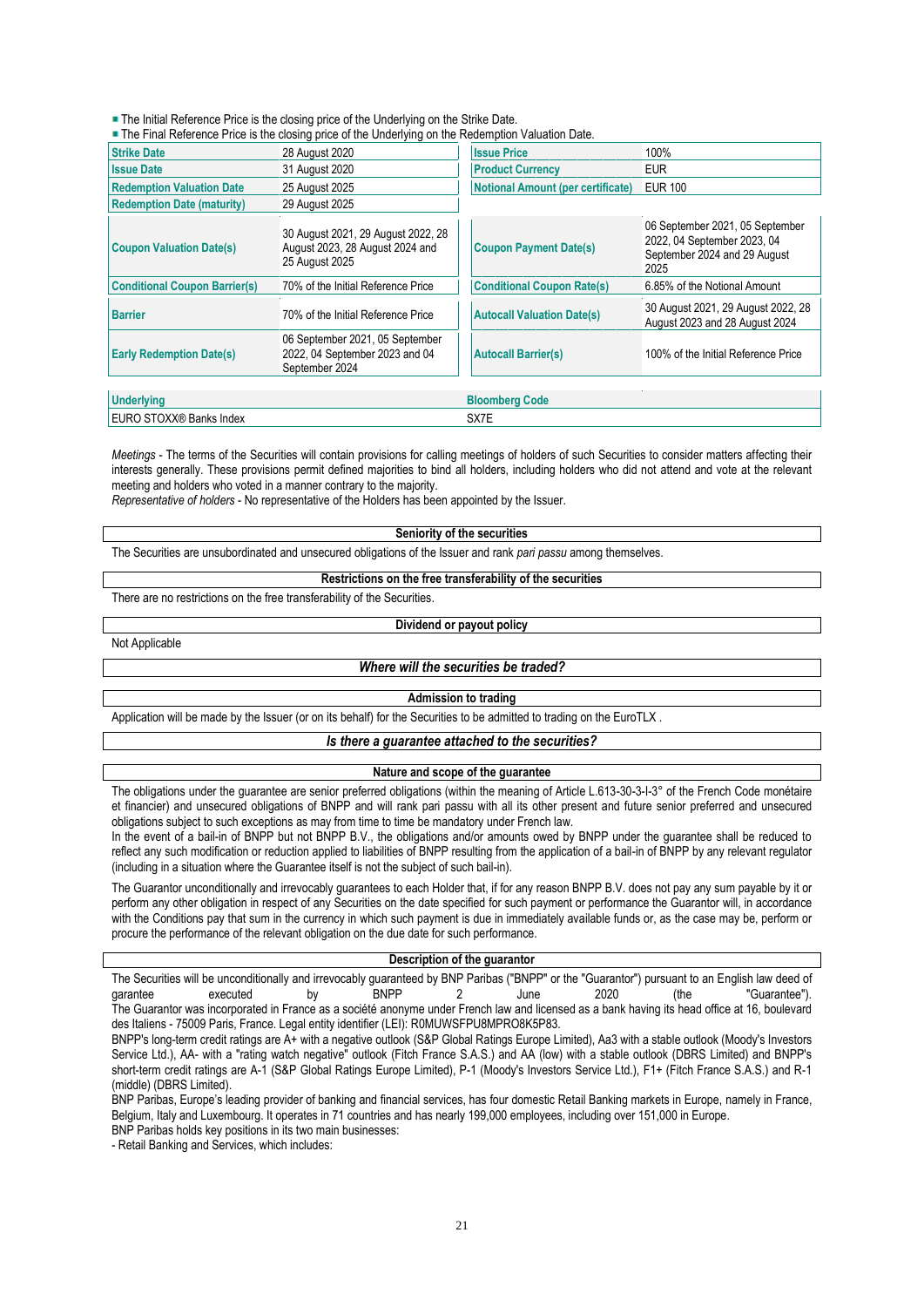*Domestic Markets*, comprising: French Retail Banking (FRB), BNL banca commerciale (BNL bc), Italian retail banking, Belgian Retail Banking (BRB), Other Domestic Markets activities including Arval, BNP Paribas Leasing Solutions, Personal Investors, Nickel and Luxembourg Retail Banking (LRB);

*International Financial Services*, comprising: Europe-Mediterranean, BancWest, Personal Finance, Insurance, Wealth and Asset Management; - Corporate and Institutional Banking (CIB): Corporate Banking, Global Markets, Securities Services.

BNP Paribas SA is the parent company of the BNP Paribas Group.

Main shareholders as at 31 December 2019 : Société Fédérale de Participations et d'Investissement ("SFPI") a public-interest société anonyme (public limited company) acting on behalf of the Belgian State holding 7.7% of the share capital; BlackRock Inc. holding 5.0% of the share capital; Grand Duchy of Luxembourg holding 1.0% of the share capital.

| Key financial information for the purpose of assessing the guarantor's ability to fulfil its commitments under the guarantee |            |                      |               |               |                                                                           |
|------------------------------------------------------------------------------------------------------------------------------|------------|----------------------|---------------|---------------|---------------------------------------------------------------------------|
|                                                                                                                              |            | Income statement     |               |               |                                                                           |
|                                                                                                                              | Year       | Year-1               | Year-2        | Interim       | <b>Comparative interim</b><br>from same period in<br>prior year           |
| In millions of euros                                                                                                         | 31/12/2019 | 31/12/2018           | 31/12/2017    | 31/03/2020    | 31/03/2019                                                                |
| Net interest income                                                                                                          | 21.127     | 21.062               | 21.191        | n.a           | n.a                                                                       |
| Net fee and commission income                                                                                                | 9,365      | 9.207                | 9,430         | n.a           | n.a                                                                       |
| <b>Cost of Risk</b>                                                                                                          | $-3.203$   | $-2.764$             | $-2.907$      | $-1,426$      | $-769$                                                                    |
| Net gain on financial<br>instruments                                                                                         | 7.464      | 6.118                | 7,112         | n.a           | n.a                                                                       |
| <b>Revenues</b>                                                                                                              | 44,597     | 42,516               | 43,161        | 10,888        | 11,144                                                                    |
| Net income attributable to<br>equity holders                                                                                 | 8,173      | 7,526                | 7,759         | 1,282         | 1,918                                                                     |
| Earnings per share (in euros)                                                                                                | 6.21       | 5.73                 | 6.05          | 0.93          | 1.46                                                                      |
|                                                                                                                              |            | <b>Balance sheet</b> |               |               |                                                                           |
|                                                                                                                              |            |                      |               |               | Value as outcome from<br>the most recent<br><b>Supervisory Review and</b> |
|                                                                                                                              | Year       | Year-1               | Year-2        | Interim       | <b>Evaluation Process</b><br>('SREP')                                     |
| In millions of euros                                                                                                         | 31/12/2019 | 31/12/2018           | 31/12/2017    | 31/03/2020    | 31/03/2019                                                                |
| <b>Total assets</b>                                                                                                          | 2,164,713  | 2,040,836            | 1,952,166     | 2,673,276     | 2,164,713                                                                 |
| <b>Debt securities</b>                                                                                                       | 221.336    | 206.359              | 198.646       | 223.387       | 227,962                                                                   |
| Of which mid long term Senior<br>Preferred                                                                                   | 88.466*    | 88.381*              | 88,432        | n.a           | n.a                                                                       |
| <b>Subordinated debt</b>                                                                                                     | 20,896     | 18,414               | 16,787        | n.a           | n.a                                                                       |
| Loans and receivables from                                                                                                   | 805,777    | 765,871              | 735,013       | 841,099       | 783,273                                                                   |
| customers (net)                                                                                                              |            |                      |               |               |                                                                           |
| <b>Deposits from customers</b>                                                                                               | 834,667    | 796,548              | 760,941       | 907,662       | 826,100                                                                   |
| <b>Shareholders' equity (Group</b><br>share)                                                                                 | 107,453    | 101,467              | 101,983       | 109,037       | 105,339                                                                   |
| Doubtful loans / gross<br>outstandings**                                                                                     | 2.2%       | 2.6%                 | 3.3%          | 2.1%          | 2.6%                                                                      |
| Common Equity Tier 1 capital<br>(CET1) ratio                                                                                 | 12.1%      | 11.8%                | 11.9%         | 12.0%         | 11.7%                                                                     |
| <b>Total Capital Ratio</b>                                                                                                   | 15.5%      | 15.0%<br>4.5%        | 14.8%<br>4.6% | 15.5%<br>3.9% | 15.1%<br>4.2%                                                             |

(\*) Regulatory scope

(\*\*) Impaired loans (stage 3) to customers and credit institutions, not netted of guarantees, including on-balance sheet and off-balance sheet and debt securities measured at amortized costs or at fair value through shareholders' equity reported on gross outstanding loans to customers and credit institutions, on-balance sheet and off-balance sheet and including debt securities measured at amortized costs or at fair value through shareholders' equity (excluding insurance).

### **Most material risk factors pertaining to the guarantor**

**1.** A substantial increase in new provisions or a shortfall in the level of previously recorded provisions exposed to credit risk and counterparty risk could adversely affect the BNP Paribas Group's results of operations and financial condition

**2.** An interruption in or a breach of the BNP Paribas Group's information systems may cause substantial losses of client or customer information, damage to the BNP Paribas Group's reputation and result in financial losses

**3.** The BNP Paribas Group may incur significant losses on its trading and investment activities due to market fluctuations and volatility

**4.** Adjustments to the carrying value of the BNP Paribas Group's securities and derivatives portfolios and the BNP Paribas Group's own debt could have an adverse effect on its net income and shareholders' equity

**5.** The BNP Paribas Group's access to and cost of funding could be adversely affected by a resurgence of financial crises, worsening economic conditions, rating downgrades, increases in sovereign credit spreads or other factors

**6.** Adverse economic and financial conditions have in the past had and may in the future have an impact on the BNP Paribas Group and the markets in which it operates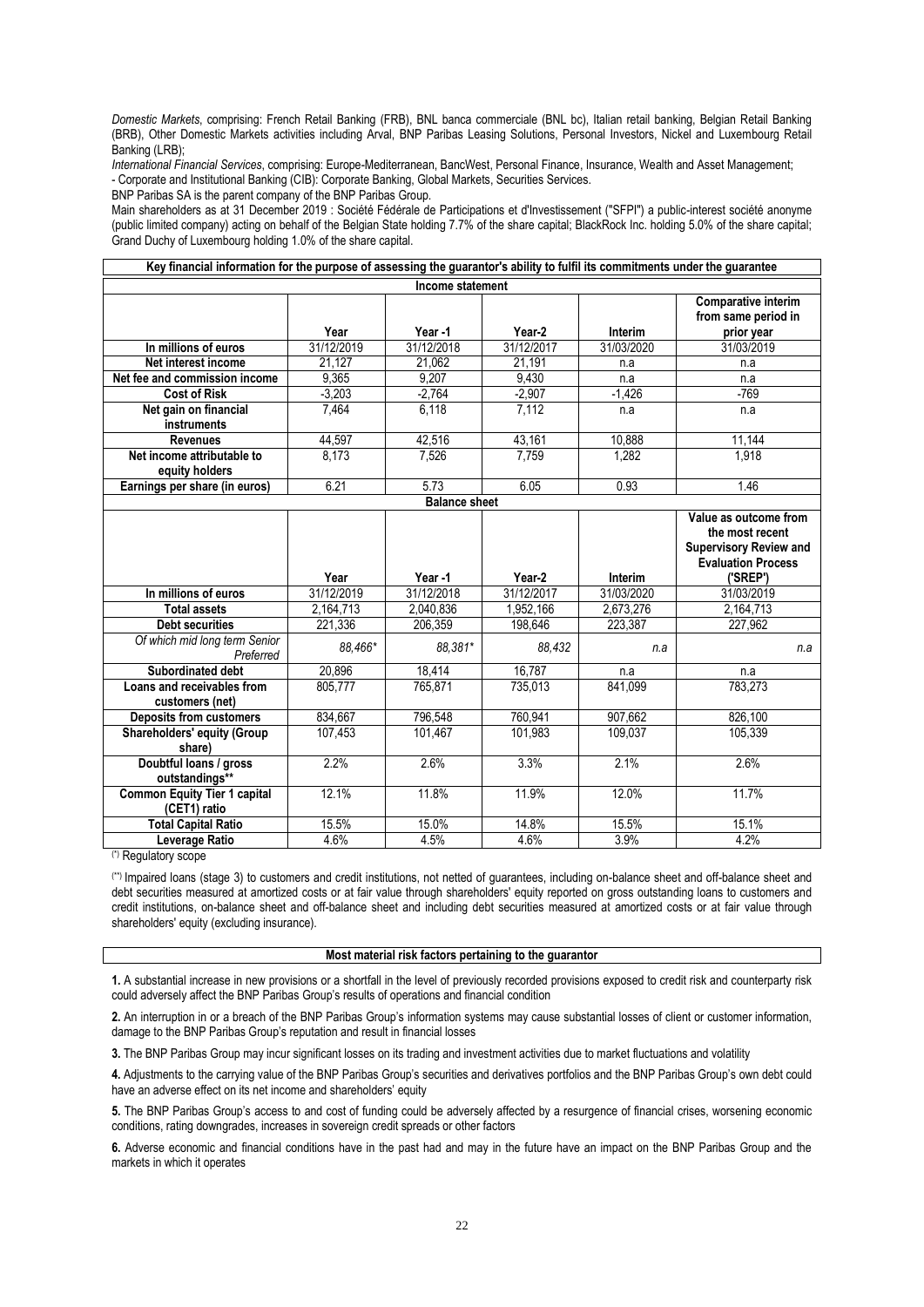**7.** Laws and regulations adopted in recent years, particularly in response to the global financial crisis, as well as new legislative proposals, may materially impact the BNP Paribas Group and the financial and economic environment in which it operates

**8.** The BNP Paribas Group may incur substantial fines and other administrative and criminal penalties for noncompliance with applicable laws and regulations, and may also incur losses in related (or unrelated) litigation with private parties

**9.** Epidemics and pandemics, including the ongoing coronavirus (COVID-19) pandemic and their economic consequences may adversely affect the Group's business, operations and financial condition

## *What are the key risks that are specific to the securities?*

## **Most material risk factors specific to the securities**

There are also risks associated with the Securities, including:

### **1. Risks related to the structure of the securities:**

The return on the Securities depends on the performance of the Underlying Reference(s) and whether knock-in or knock out features apply. Autocallable Products include automatic early redemption mechanisms. Depending on the applicable formula, if an automatic early redemption event occurs investors may be exposed to a partial loss of their investment. Investors may be exposed to a partial or total loss of their investment.

### **2. Risks related to the underlying and its disruption and adjustments:**

Index Securities are linked to the performance of an underlying index (an "Index"), which may reference various asset classes such as, equities, bonds, currency exchange rates or property price data, or could reference a mixture of asset classes. Investors in Index Securities face the risk of a broader set of circumstances that mean that the assets underlying the Index do not perform as expected compared to an investment in conventional debt securities. Accordingly, the return on an investment in Index Securities is more likely to be adversely affected than an investment securities. The conventional conventional debt securities. Exposure to indices, adjustment events and market disruption or failure to open of an exchange may have an adverse effect on the value and liquidity of the Securities.

#### **3. Risks related to the trading markets of the securities:**

The trading price of the Securities may be affected by a number of factors including, but not limited to, the relevant price, value or level of the Underlying Reference(s), the time remaining until the scheduled redemption date of the Securities, the actual or implied volatility associated with the Underlying Reference(s) and the correlation risk of the relevant Underlying Reference(s). The possibility that the value and trading price of the Securities will fluctuate (either positively or negatively) depends on a number of factors, which investors should consider carefully before purchasing or selling Securities.

#### **4. Legal risks:**

The terms of the Securities will contain provisions for calling meetings of holders of such Securities to consider matters affecting their interests generally. These provisions permit defined majorities to bind all holders, including holders who did not attend and vote at the relevant meeting and holders who voted in a manner contrary to the majority.

## **Section D - Key Information on the offer of securities to the public and/or admission to trading on a regulated market**

### *Under which conditions and timetable can I invest in this security?*

### **General terms, conditions and expected timetable of the offer**

The securities will be offered to the public from and including July 21<sup>st</sup>, 2020 to and including August 26<sup>th</sup>, 2020, subject to any early closing or extension of the offer period.

Application will be made by the Issuer (or on its behalf) for the Securities to be admitted to trading on the EuroTLX .

#### **Estimate of the total expenses of the issue and/or offer, including estimated expenses charged to the investor by the issuer or the offeror**

No expenses will be charged to the investors by the issuer.

## *Who is the offeror and/or the person asking for admission to trading?*

### **Description of the offeror and / or person asking for admission to trading**

Offeror: Deutsche Bank S.p.A., Piazza del Calendario 3, 20126 Milan, Italy. The legal entity identifier of the Offeror in the contract of the contract of the contract of the contract of the contract of the contract of the contract of the contract of the contract of the contract of the contract of the contract of the contract of the Person asking for admission to trading : BNP Paribas Issuance B.V. (the "Issuer"), Herengracht 595, 1017 CE Amsterdam, the Netherlands

(telephone number: +31(0)88 738 0000).

### *Why is this prospectus being produced?*

### **Use and estimated net amount of the proceeds**

The net proceeds from the issue of the Securities will become part of the general funds of the Issuer. Such proceeds may be used to maintain positions in options or futures contracts or other hedging instruments.

Estimated net proceeds: EUR 30,000,000

**Underwriting agreement**

No underwriting commitment is undertaken by the Offeror

### **Most material conflicts of interest pertaining to the offer or the admission to trading**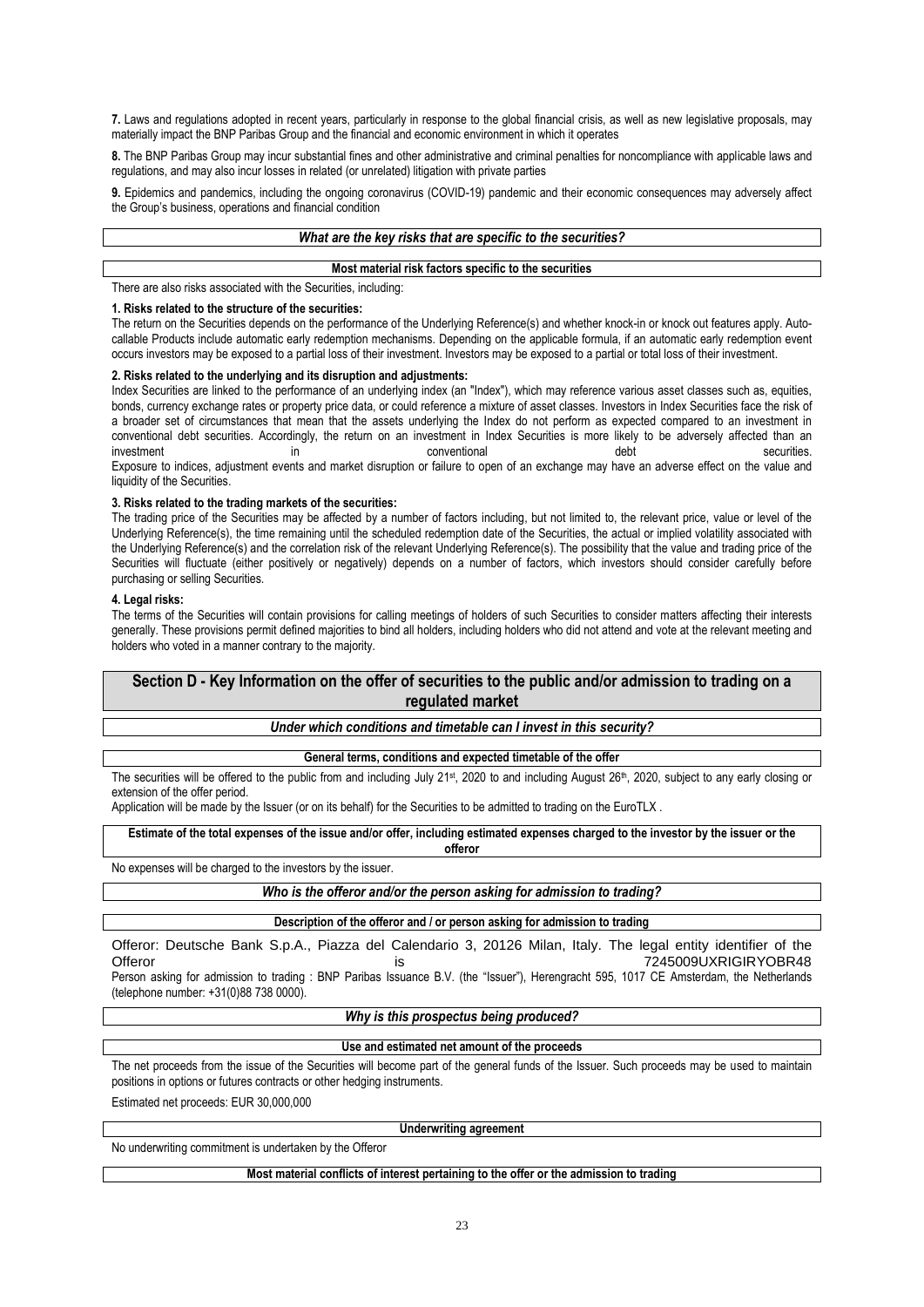The Manager and its affiliates may also have engaged, and may in the future engage, in investment banking and/or commercial banking transactions with, and may perform other services for, the Issuer and the Guarantor and their respective affiliates in the ordinary course of business.

Various entities within the BNPP Group (including the Issuer and Guarantor) and Affiliates undertake different roles in connection with the Securities, including Issuer of the Securities and Calculation Agent of the Securities and may also engage in trading activities (including hedging activities) relating to the Underlying and other instruments or derivative products based on or relating to the Underlying which may give rise to potential conflicts of interest.

BNP Paribas Arbitrage SNC, which acts as Manager and Calculation Agent is an Affiliate of the Issuer and the Guarantor and potential conflicts of interest may exist between it and holders of the Securities, including with respect to certain determinations and judgments that the Calculation Agent must make. The economic interests of the Issuer and of BNP Paribas Arbitrage SNC as Manager and Calculation Agent are potentially adverse to Holders interests as an investor in the Securities.

Other than as mentioned above, so far as the Issuer is aware, no person involved in the issue of the Securities has an interest material to the offer, including conflicting interests.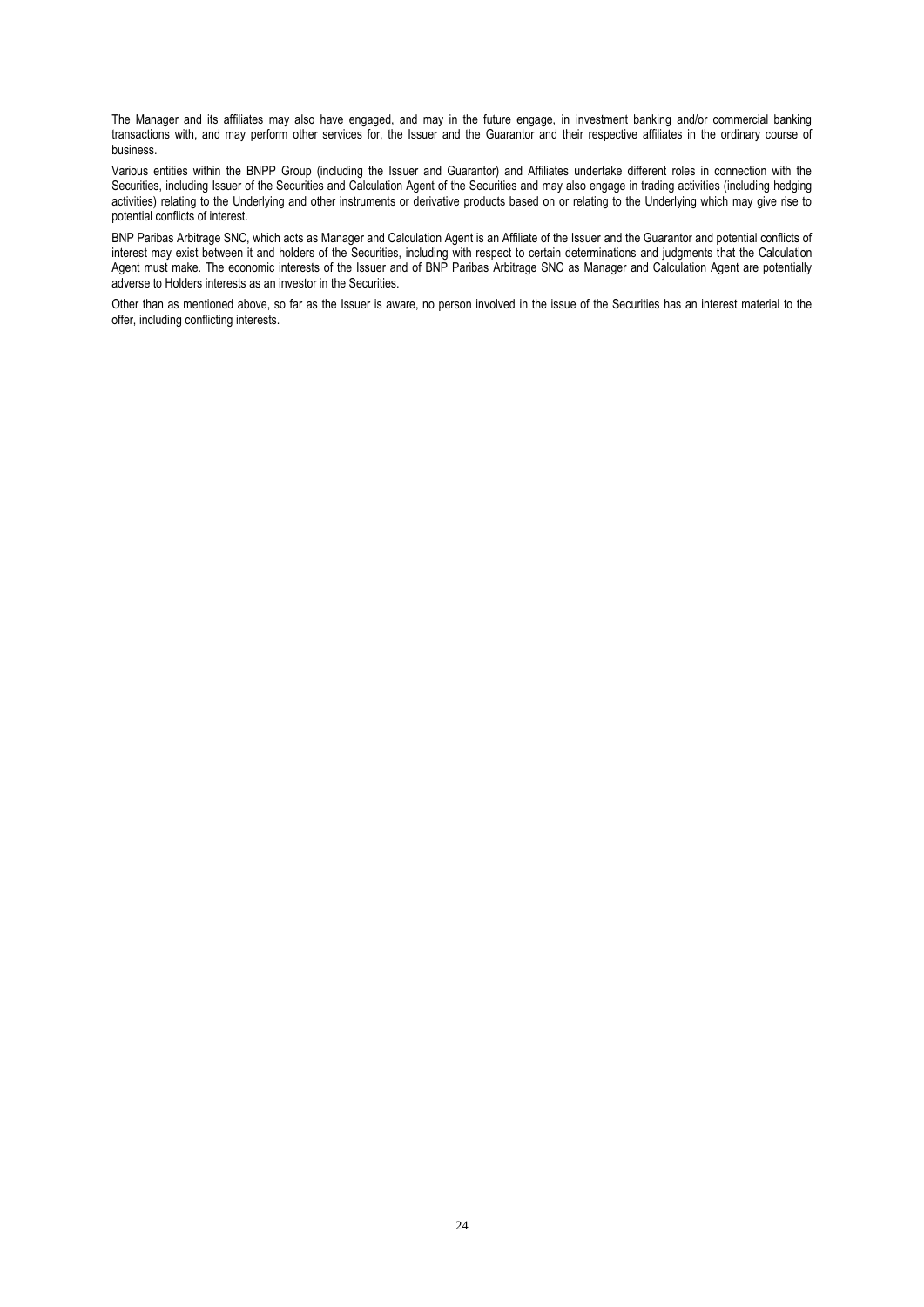# **Nota di sintesi**

## **Sezione A - Introduzione e Avvertenze**

## *Avvertenze*

### La presente Nota di Sintesi va intesa quale introduzione al Prospetto di Base e alle Condizioni Definitive.

Qualsiasi decisione di investimento nei Titoli dovrebbe basarsi sull'esame del presente Prospetto di Base nella sua interezza, incluso ogni eventuale documento incorporato mediante riferimento, e delle relative Condizioni Definitive.

Gli investitori possono essere esposti a una perdita parziale o totale dell'investimento.

Qualora sia presentato un ricorso dinanzi all'autorità giudiziaria di uno Stato Membro dello Spazio Economico Europeo in merito alle informazioni contenute nel Prospetto di Base e nelle Condizioni Definitive applicabili, l'investitore ricorrente potrebbe essere tenuto, a norma del diritto nazionale dello Stato Membro in cui è presentato il ricorso, a sostenere le spese di traduzione del Prospetto di Base e delle Condizioni Definitive prima dell'inizio del procedimento legale.

La responsabilità civile in ciascuno di tali Stati Membri è a carico dell'Emittente o dell'eventuale Garante esclusivamente sulla base della presente nota di sintesi, inclusa ogni traduzione della stessa, ma solo se è fuorviante, imprecisa o incoerente ove letta congiuntamente alle altre parti del Prospetto di Base e delle Condizioni Definitive applicabili o, non offra, se letta insieme alle altre parti del Prospetto di Base e delle Condizioni Definitive applicabili,, le informazioni fondamentali per aiutare gli investitori a valutare l'opportunità di investire in tali Titoli. Il prodotto che si sta per acquistare non è semplice e può essere di difficile comprensione.

## **Name e codice internazionale di identificazione dei titoli (ISIN)**

EUR "Phoenix Snowball" Certificates collegati a EURO STOXX® Banks Index Indice - I titoli sono Certificates. Codice internazionale di identificazione dei titoli ("**ISIN**"): XS2158687884.

### **Nome e contatti dell'emittente**

BNP Paribas Issuance B.V. ("BNPP B.V." o l'"Emittente"). Herengracht 595, 1017 CE Amsterdam, Paesi Bassi (numero di telefono: +31(0)88 738 0000). L'identificativo della persona giuridica dell'Emittente (LEI):è 7245009UXRIGIRYOBR48

## **Nome e contatti dell'offerente e / o del richiedente l'ammissione alla negoziazione**

Offerente: Deutsche Bank S.p.A., Piazza del Calendario 3, 20126 Milan, Italia. L'identificativo della persona giuridica (LEI) dell'Offerente è 7245009UXRIGIRYOBR48 Richiedente l'ammissione alla negoziazione: BNP Paribas Issuance B.V. (in seguito denominata l' "Emittente"), Herengracht 595, 1017 CE

Amsterdam, Paesi Bassi (numero di telefono: +31(0)88 738 0000).

### **Nome e contatti dell'autorità competente che approva il prospetto**

Autorité des Marchés Financiers ("AMF"), 17, place de la Bourse 75082 Parigi Cedex 02, Francia - +33 (0)1 53 45 60 00 - www.amf-france.org

## **Data di approvazione del prospetto**

Il Prospetto di Base è stato approvato il 2 giugno 2020 dall'AMF con il numero di approvazione 20-233.

## **Sezione B - Informazioni chiave concernenti l'emittente**

### **Chi è l'emittente dei titoli?**

### **Domicilio / forma giuridica / codice LEI / legge che disciplina l'emittente / stato di costituzione**

L'Emittente è stato costituito in Olanda nella forma di una società a responsabilità limitata ai sensi della legge olandese, con sede legale in Herengracht 595, 1017 CE Amsterdam, Olanda. Identificativo della persona giuridica (LEI): 7245009UXRIGIRYOBR48. I rating del credito a lungo termine di BNPP B.V. è A + con outlook negativo (S&P Global Ratings Europe Limited) e i rating del credito a breve termine di BNPP B.V. sono A-1 (S&P Global Ratings Europe Limited).

### **Attività principali**

L'attività principale dell'Emittente consiste nell'emettere e/o acquisire strumenti finanziari di qualsiasi natura e nello stipulare contratti a essi inerenti a favore di varie società del Gruppo BNPP.

Le attività di BNPP B.V. sono costituite dalle passività di altre entità del Gruppo BNPP. I detentori di titoli emessi da BNPP B.V., soggetti alle disposizioni della Garanzia emessa da BNPP, saranno esposti alla capacità delle entità del Gruppo BNPP di adempiere ai propri obblighi nei confronti di BNPP B.V.

#### **Maggiori azionisti**

BNP Paribas detiene il 100% del capitale sociale di BNPP B.V.

|                 |          | Nome dei suoi principali dirigenti                                                                                                     |            |         |         |     |
|-----------------|----------|----------------------------------------------------------------------------------------------------------------------------------------|------------|---------|---------|-----|
| Managing        | Director | dell'Emittente                                                                                                                         | <b>BNP</b> | Paribas | Finance | B.V |
| Matthew Yandle. |          | l Managing Directors di BNP Paribas Finance B.V. sono Edwin Herskovic, Erik Stroet, Folkert van Asma, Richard Daelman, Geert Lippens e |            |         |         |     |

#### **Nome dei del revisore contabile**

Mazars N.V. è la società di revisione dell'Emittente. Mazars N.V. è una società di revisione contabile indipendente dei Paesi Bassi registrata presso la NBA (*Nederlandse Beroepsorganisatie van Accountants*).

## **Quali sono le informazioni finanziarie chiave relative all'emittente?**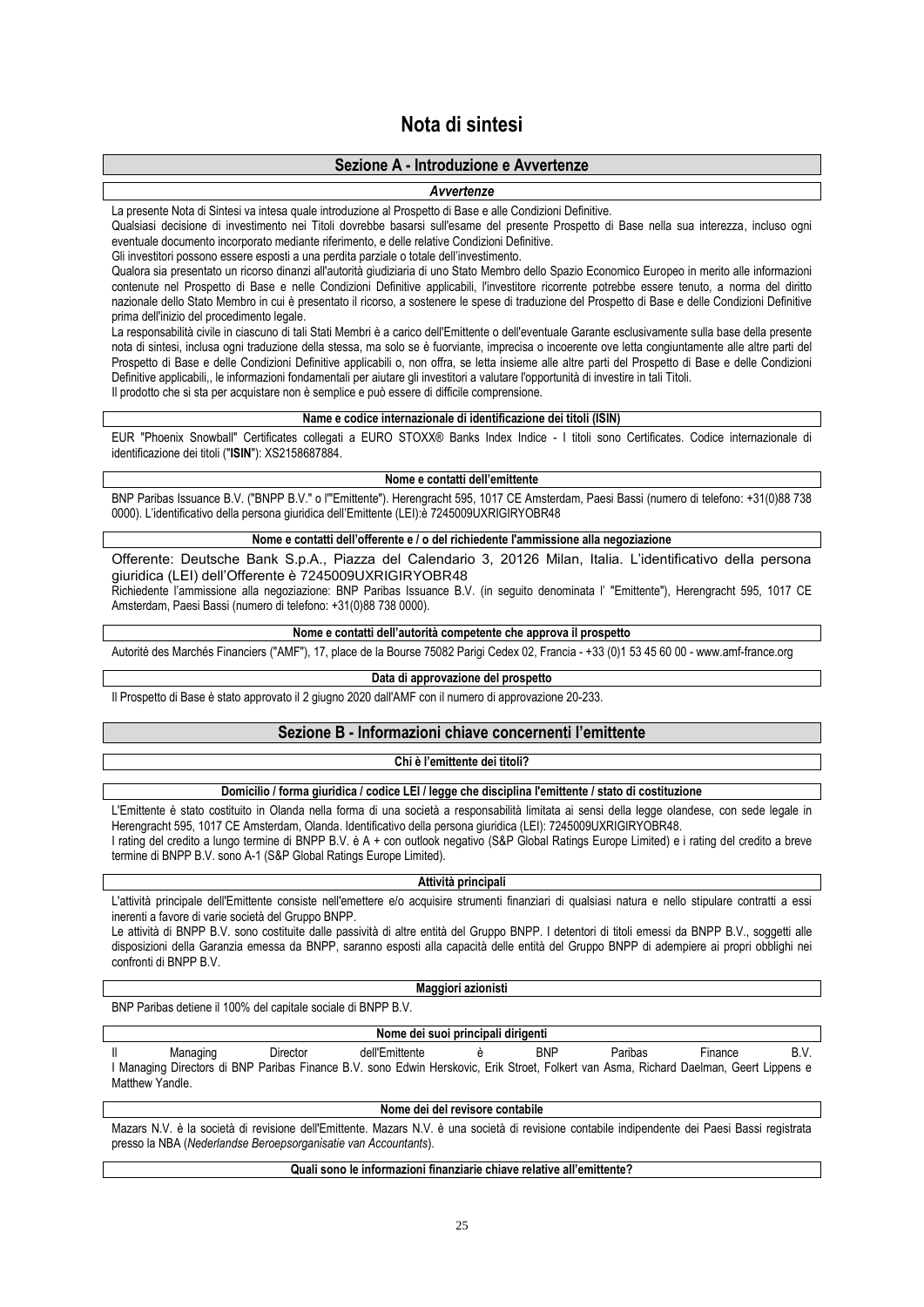|                                                                                    |                                | Informazioni finanziarie chiave |                                |                                                                                 |
|------------------------------------------------------------------------------------|--------------------------------|---------------------------------|--------------------------------|---------------------------------------------------------------------------------|
|                                                                                    |                                | Conto economico                 |                                |                                                                                 |
|                                                                                    | Anno                           | Anno-1                          | Infrannuale                    | Infrannuale comparativo<br>rispetto allo stesso periodo<br>dell'anno precedente |
| In euro                                                                            | 31/12/2019                     | 31/12/2018                      | 30/06/2019                     | 30/06/2018                                                                      |
| Utile/perdita operativa                                                            | 47.976                         | 39.967                          | 27.516                         | 18.012                                                                          |
|                                                                                    |                                | <b>Bilancio</b>                 |                                |                                                                                 |
|                                                                                    | Anno                           | Anno-1                          | Infrannuale                    | Infrannuale comparativo<br>rispetto allo stesso periodo<br>dell'anno precedente |
| In euro                                                                            | 31/12/2019                     | 31/12/2018                      | 30/06/2019                     | 30/06/2018                                                                      |
| Debito finanziario netto (debito a lungo<br>termine più debito a breve meno cassa) | 64.938.742.676                 | 56.232.036.938                  | 67.131.860.338                 | 57.942.958.626                                                                  |
| Rapporto corrente (attività correnti/passività<br>correnti)                        | 1,0                            | 1,0                             | 1.0                            | 1,0                                                                             |
| Rapporto debito/patrimonio netto (passività<br>totali/patrimonio netto totale)     | 112.828                        | 103.624                         | 119.864                        | 109.849                                                                         |
| Rapporto di copertura degli interessi<br>(proventi operativi/interessi passivi)    | Nessuna spesa<br>per interessi | Nessuna spesa<br>per interessi  | Nessuna spesa<br>per interessi | Nessuna spesa per interessi                                                     |
|                                                                                    |                                | Rendiconto finanziario          |                                |                                                                                 |
|                                                                                    | Anno                           | Anno-1                          | Provvisorio                    | Infrannuale comparativo<br>rispetto allo stesso periodo<br>dell'anno precedente |
| In euro                                                                            | 31/12/2019                     | 31/12/2018                      | 30/06/2019                     | 30/06/2018                                                                      |
| Flussi di cassa netti da attività operative                                        | 661.222                        | $-153.286$                      | 349.674                        | $-141.284$                                                                      |
| Flussi di cassa netti da attività di<br>finanziamento                              | 0                              | 0                               | $\Omega$                       | 0                                                                               |
| Flusso di cassa netto da attività di<br>investimento                               | 0                              | 0                               | 0                              | 0                                                                               |

#### **Riserve nella relazione di revisione**

Non applicabile, non vi sono riserve in alcuna relazione dei revisori sulle informazioni finanziarie relative agli esercizi passati incluse nel Prospetto di Base.

### **Quali sono i principali rischi specifici dell'emittente?**

Non applicabile. BNPP B.V. è una società operativa. Il merito creditizio di BNPP B.V. dipende dal merito creditizio di BNPP.

### **Sezione C - Informazioni chiave sui titoli**

### **Quali sono le principali caratteristiche dei titoli?**

### **Tipologia, classe e codice ISIN**

EUR "Phoenix Snowball" Certificates collegati a EURO STOXX® Banks Index Indice - I titoli sono Certificates. Codice internazionale di identificazione dei titoli ("**ISIN**"): XS2158687884.

### **Valuta / valore nominale di titoli emessi / numero di titoli emessi / scadenza dei titoli**

La valuta dei Titoli è Euro ("EUR"). I Titoli hanno un valore nominale di EUR 100. Saranno emessi un quantitativo di 300.000 Titoli. I Titoli saranno liquidati in data 29 agosto 2025.

|        |                                                                                                                                                           |        |        |         | Diritti connessi ai titoli |    |       |    |         |          |
|--------|-----------------------------------------------------------------------------------------------------------------------------------------------------------|--------|--------|---------|----------------------------|----|-------|----|---------|----------|
| reali. | Divieto di costituzione di garanzie reali (negative pledge) - I termini dei Titoli non conterranno alcuna clausola di divieto di costituzione di garanzie |        |        |         |                            |    |       |    |         |          |
|        | Eventi di Inadempimento - I termini dei Titoli non conterranno eventi di inadempimento.                                                                   |        |        |         |                            |    |       |    |         |          |
| ∟egge  | applicabile                                                                                                                                               | $\sim$ | Titoli | saranno | regolati                   | aı | sensi | de | diritto | inglese. |

L'obiettivo di questo prodotto è di fornire un rendimento collegato all'andamento di un indice. Questo prodotto ha una scadenza predeterminata e sarà liquidato alla Data di Liquidazione, salvo il caso di scadenza anticipata automatica in base alle seguenti condizioni. Il prodotto può prevedere anche il versamento di premi periodici/a scadenza a condizioni prestabilite in base a quanto riportato successivamente. Qualora il prodotto non sia scaduto anticipatamente, alla Data di Liquidazione riceverete per ogni certificate, in aggiunta all'eventuale versamento finale di un Premio:

1. Se non si è verificato un Evento Barriera: un pagamento in contanti pari all'Importo Nozionale.

 2. Se si è verificato un Evento Barriera: un pagamento in contanti pari all'Importo Nozionale meno un importo commisurato alla Performance del Sottostante. In questo caso potrete incorrere in una perdita parziale o totale del capitale investito.

Premio/i: è previsto il versamento di un Premio Condizionato alla/a ogni Data di Pagamento del Premio ogni volta che viene soddisfatta la seguente condizione (Condizione del Premio Condizionato): se, a una Data di Valutazione del Premio, il prezzo di chiusura del Sottostante è pari o superiore alla relativa Barriera del Premio Condizionato. Diversamente, il Premio non viene pagato ma non è perso definitivamente. Tutti i Premi Condizionati non versati si accumuleranno e saranno versati solo se la Condizione del Premio Condizionato verrà soddisfatta successivamente.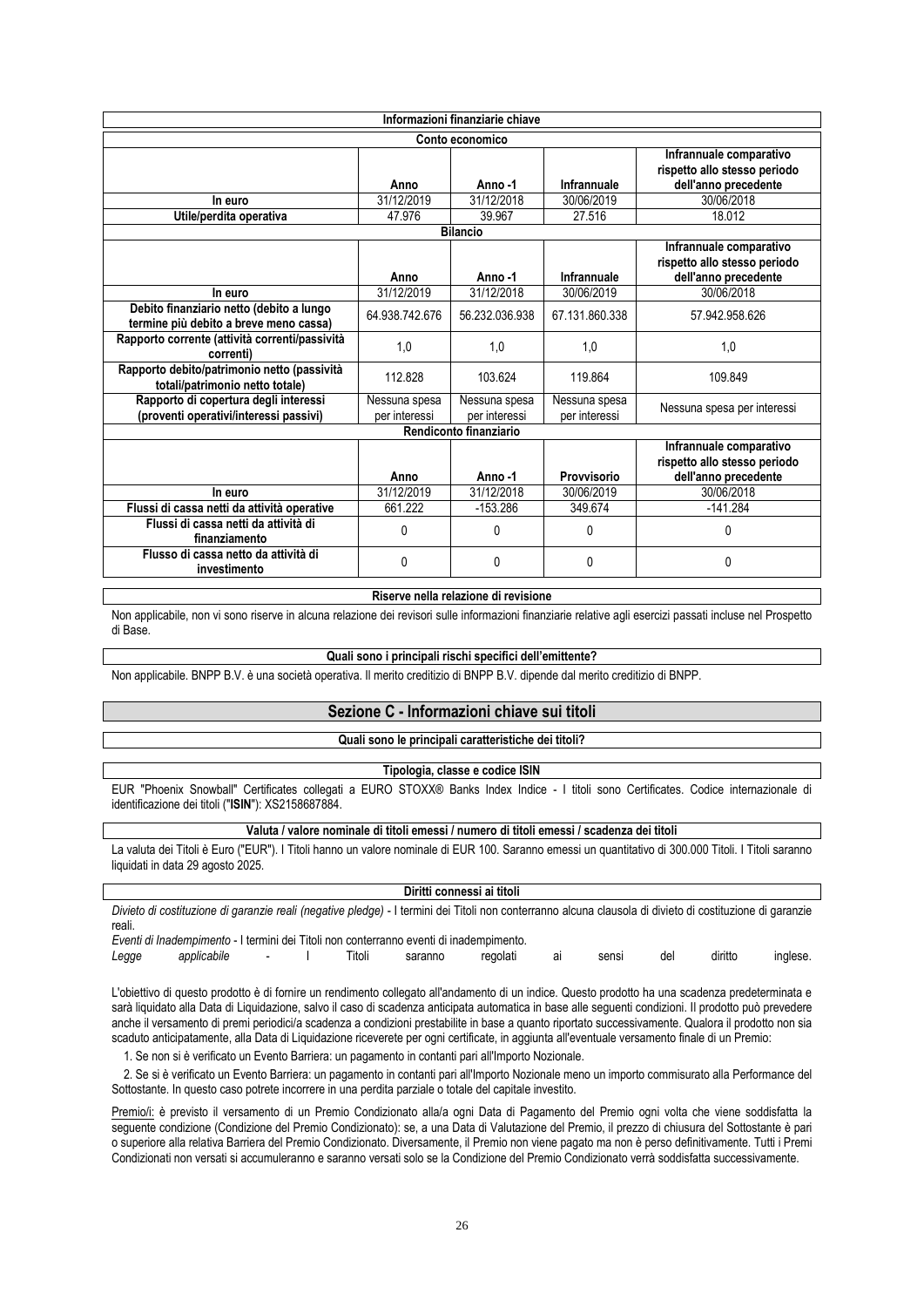Scadenza Anticipata Automatica: se, a qualsiasi Data di Valutazione dell'Importo di Liquidazione Anticipato, il prezzo di chiusura al Sottostante è pari o superiore alla relativa Barriera per la Scadenza Anticipata, il prodotto sarà liquidato alla corrispondente Data di Scadenza Anticipata. Riceverete per ogni certificate un importo in contanti pari all'Importo Nozionale.

Laddove:

Un Evento Barriera si intenderà verificato se il Prezzo di Riferimento Finale è inferiore alla Barriera.

La Performance di un Sottostante è pari alla differenza tra il suo Prezzo di Riferimento Finale e il suo Prezzo di Riferimento Iniziale, divisa per il suo Prezzo di Riferimento Iniziale, espressa in valore assoluto.

Il Prezzo di Riferimento Iniziale è il prezzo di chiusura del Sottostante alla Data di Strike.

Il Prezzo di Riferimento Finale è il prezzo di chiusura del Sottostante alla Data di Valutazione dell'Importo di Liquidazione.

| Data di Strike                                                 | 28 agosto 2020                                                                        | <b>Prezzo di Emissione</b>                                                     | 100%                                                                                          |
|----------------------------------------------------------------|---------------------------------------------------------------------------------------|--------------------------------------------------------------------------------|-----------------------------------------------------------------------------------------------|
| Data di Emissione                                              | 31 agosto 2020                                                                        | Valuta del prodotto                                                            | <b>EUR</b>                                                                                    |
| Data di Valutazione dell'Importo<br>di Liquidazione (rimborso) | 25 agosto 2025                                                                        | <b>Importo Nozionale (per</b><br>certificate)                                  | <b>EUR 100</b>                                                                                |
| Data di Liquidazione (rimborso)                                | 29 agosto 2025                                                                        |                                                                                |                                                                                               |
| Data/e di Valutazione del/i<br>Premio/i Condizionato/i         | 30 agosto 2021, 29 agosto 2022, 28<br>agosto 2023, 28 agosto 2024 e 25<br>agosto 2025 | Data/e di Pagamento del/i<br>Premio/i                                          | 6 settembre 2021, 5 settembre<br>2022, 4 settembre 2023, 4<br>settembre 2024 e 29 agosto 2025 |
| Barriera/e per il Versamento del<br>Premio/i Condizionato/i    | 70% del Prezzo di Riferimento<br>Iniziale                                             | Premio/i Condizionato/i                                                        | 6,85% dell'Importo Nozionale                                                                  |
| <b>Barriera</b>                                                | 70% del Prezzo di Riferimento<br>Iniziale                                             | Data/e di Valutazione<br>dell'Importo di Liquidazione<br>(rimborso) Anticipato | 30 agosto 2021, 29 agosto 2022, 28<br>agosto 2023 e 28 agosto 2024                            |
| Data/e di Scadenza Anticipata                                  | 6 settembre 2021, 5 settembre<br>2022, 4 settembre 2023 e 4<br>settembre 2024         | Barriera/e per la Scadenza<br><b>Anticipata</b>                                | 100% del Prezzo di Riferimento<br>Iniziale                                                    |
| <b>Sottostante</b>                                             |                                                                                       | <b>Codice Bloomberg</b>                                                        |                                                                                               |

EURO STOXX® Banks Index SX7E

*Assemblee* - Le condizioni dei Titoli conterranno disposizioni per la convocazione di assemblee dei Portatori di tali Titoli per valutare questioni che riguardano i loro interessi. Tali disposizioni consentono a maggioranze predefinite di vincolare tutti i Portatori, inclusi i Portatori che non hanno partecipato o votato all'assemblea in questione e i Portatori che hanno votato in modo contrario rispetto alla maggioranza. *Rappresentante dei Portatori dei Titoli* - L'Emittente non ha nominato alcun Rappresentante dei Portatori dei Titoli

#### **Status dei titoli**

I Titoli costituiscono obbligazioni non subordinate e non garantite dell'Emittente che concorreranno con pari priorità tra esse.

#### **Restrizioni alla libera trasferibilità dei titoli**

Non vi sono restrizioni alla libera trasferibilità dei Titoli.

### **Politica in materia di dividendi o pagamenti**

Non applicabile.

# **Dove saranno negoziati i titoli?**

#### **Ammissione alla negoziazione**

L'Emittente (o altri per suo conto) presenterà domanda per l'ammissione alla negoziazione dei Titoli su EuroTLX .

#### **Ai titoli è connessa una garanzia?**

### **Natura e della portata della garanzia**

Le obbligazioni in conformità con la garanzia sono obbligazioni senior privilegiate (ai sensi dell'Articolo L.613-30-3-I-3° del Code monétaire et financier francese) e non garantite di BNPP e avranno pari priorità rispetto a ogni altra obbligazione non subordinata e non garantita presente e futura, fatte salve le eccezioni di volta in volta rese obbligatorie ai sensi del diritto francese.

Nell'eventualità di un bail-in di BNPP ma non di BNPP B.V., le obbligazioni e/o gli importi dovuti da BNPP ai sensi della garanzia saranno ridotti per riflettere tale eventuale modifica o riduzione applicata alle responsabilità di BNPP e derivante dall'applicazione di una misura di bail-in di BNPP da parte di un organismo di vigilanza incaricato (anche nel caso in cui la garanzia non sia soggetta al bail-in).

Il Garante garantisce incondizionatamente e irrevocabilmente a ciascun Titolare che, se per qualsiasi motivo BNPP B.V. non dovesse corrispondere somme dovute o non dovesse adempiere ad altre obbligazioni in relazione a qualsiasi Titolo alla data specificata per tale pagamento o obbligazione, il Garante, in conformità alle Condizioni, pagherà tale somma nella valuta in cui tale pagamento è dovuto in fondi immediatamente disponibili o, a seconda dei casi, eseguirà o farà adempiere al relativo obbligo nella data dovuta.

### **Descrizione del garante**

I Titoli emessi saranno garantiti incondizionatamente e irrevocabilmente da BNP Paribas ("**BNPP**" o il "**Garante**") ai sensi di un atto di garanzia di diritto inglese stipulato da BNPP in data 2 giugno 2020, o in prossimità di tale data (la "**Garanzia**"). Il Garante è stato costituito in Francia sotto forma di società per azioni (*société anonyme*) ai sensi della legge francese e ha ottenuto l'autorizzazione a operare quale istituto bancario con sede centrale al numero 16 di Boulevard des Italiens - 75009 Parigi, Francia. Identificativo della persona giuridica (LEI): R0MUWSFPU8MPRO8K5P83.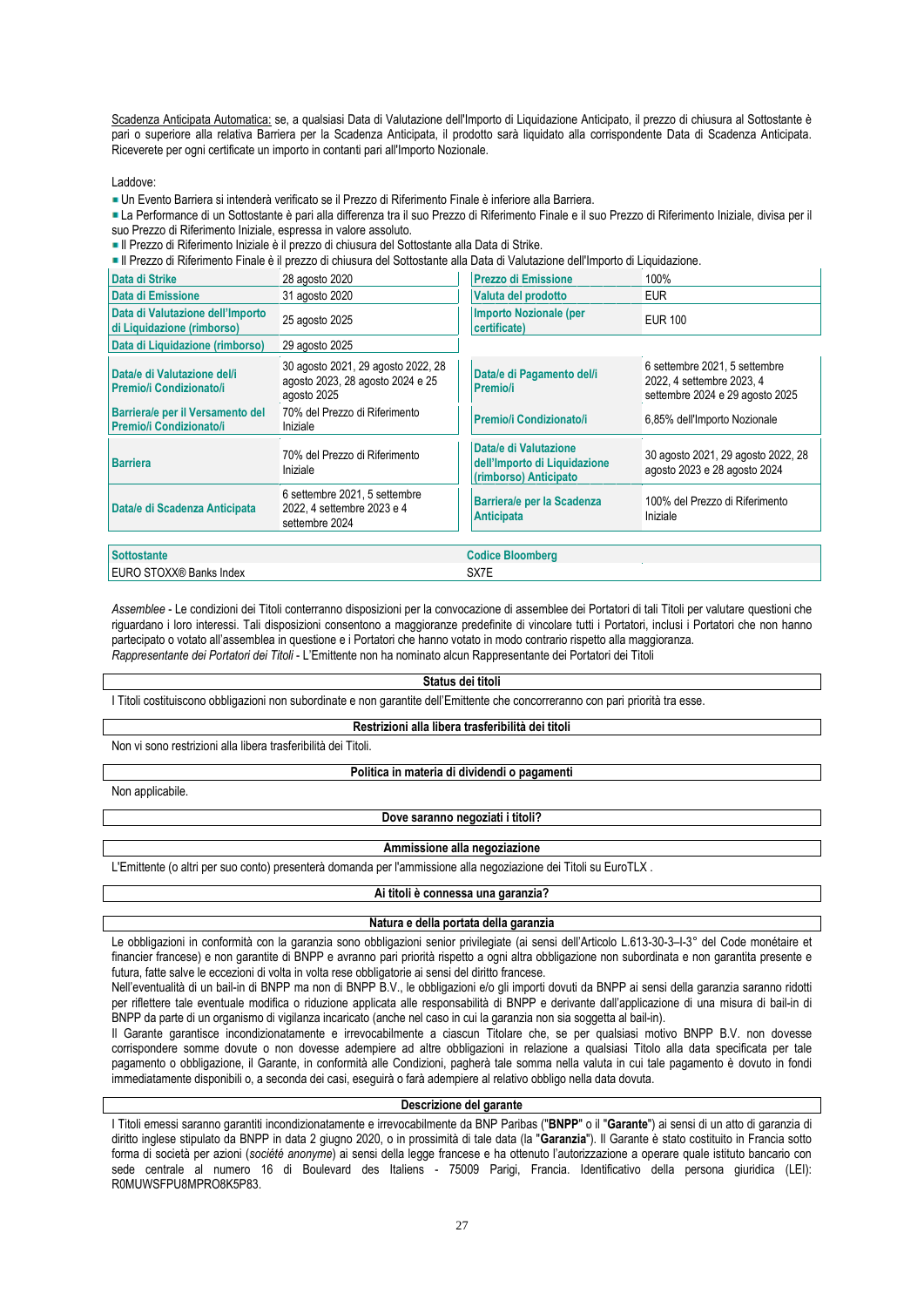Il rating del credito a lungo termine di BNPP sono A+ con outlook negativo (S&P Global Ratings Europe Limited), Aa3 con outlook stabile (Moody's Investors Service Ltd.), AA- con outlook negativo (Fitch France S.A.S.) e AA (basso) con outlook stabile (DBRS Limited); i rating del credito a breve termine di BNPP sono A-1 (S&P Global Ratings Europe Limited), P-1 (Moody's Investors Service Ltd.), F1+ (Fitch France S.A.S) e R-1 (medio) (DBRS Limited).

BNPP è un leader europeo nei servizi bancari e finanziari e opera in quattro mercati retail domestici in Europa: Francia, Belgio, Italia e Lussemburgo. È presente in 71 paesi e ha circa 199.000 dipendenti, di cui oltre 151.000 in Europa.

BNP Paribas detiene posizioni importanti nei suoi due rami principali di attività:

- **Attività e servizi bancari al dettaglio**, che include:

*Mercati domestici,* comprendente*:* French Retail Banking (FRB), BNL banca commerciale (BNL bc), l'attività bancaria retail italiana, Belgian Retail Banking (BRB),Attività di Altri Mercati Nazionali, tra cui Luxembourg Retail Banking (LRB); Attività di Altri Mercati Nazionali, tra cui Luxembourg Retail Banking (LRB);

*Servizi finanziari internazionali,* comprendente*:* Europe-Mediterranean, BancWest, Personal Finance, Insurance, Wealth and Asset Management; - **Attività di** *corporate & institutional banking* **(CIB)**, che include: Corporate Banking, Global Markets, Securities Services.

BNP Paribas SA è la capogruppo del Gruppo BNP Paribas (collettivamente il "**Gruppo BNPP**").

Al 31 dicembre 2019 gli azionisti principali erano Société Fédérale de Participations et d'Investissement ("SFPI"), una société anonyme di interesse pubblico (società per azioni) che agisce per conto del Governo belga, che detiene il 7,7% del capitale sociale, BlackRock Inc. che detiene il 5,0% del capitale sociale e il Granducato di Lussemburgo, che detiene l'1,0% del capitale sociale.

| Informazioni finanziarie chiave per valutare la capacità del garante di adempiere ai propri obblighi derivanti dalla garanzia |                    |                    |                   |                |                                                                                    |
|-------------------------------------------------------------------------------------------------------------------------------|--------------------|--------------------|-------------------|----------------|------------------------------------------------------------------------------------|
|                                                                                                                               |                    | Conto economico    |                   |                |                                                                                    |
|                                                                                                                               | Anno               | Anno-1             | Anno-2            | Provvisorio    | Infrannuale comparativo<br>rispetto allo stesso<br>periodo dell'anno<br>precedente |
| In milioni di euro                                                                                                            | 31/12/2019         | 31/12/2018         | 31/12/2017        | 31/03/2020     | 31/03/2019                                                                         |
| Interessi attivi netti                                                                                                        | 21.127             | 21.062             | 21.191            | n.a            | n.a                                                                                |
| <b>Commissioni nette</b>                                                                                                      | 9.365              | 9.207              | 9.430             | n.a            | n.a                                                                                |
| Costo del rischio                                                                                                             | $-3.203$           | $-2.764$           | $-2.907$          | $-1.426$       | $-769$                                                                             |
| Utile netto su strumenti<br>finanziari                                                                                        | 7.464              | 6.118              | 7.112             | n.a            | n.a                                                                                |
| Ricavi                                                                                                                        | 44.597             | 42.516             | 43.161            | 10.888         | 11.144                                                                             |
| Utile netto attribuibile ai<br>possessori di azioni                                                                           | 8.173              | 7.526              | 7.759             | 1.282          | 1.918                                                                              |
| Utile per azione (in euro)                                                                                                    | 6,21               | 5,73               | 6,05              | 0,93           | 1,46                                                                               |
|                                                                                                                               |                    | <b>Bilancio</b>    |                   |                |                                                                                    |
|                                                                                                                               |                    |                    |                   |                | Valore come risultato<br>del più recente                                           |
|                                                                                                                               |                    |                    |                   |                | Processo di Revisione e<br><b>Valutazione Prudenziale</b>                          |
|                                                                                                                               | Anno               | Anno-1             | Anno-2            | Provvisorio    | ("SREP")                                                                           |
| In milioni di euro                                                                                                            | 31/12/2019         | 31/12/2018         | 31/12/2017        | 31/03/2020     | 31/03/2019                                                                         |
| Totale attività                                                                                                               | 2.164.713          | 2.040.836          | 1.952.166         | 2.673.276      | 2.164.713                                                                          |
| Titoli di debito<br>Di cui a medio lungo termine<br>Senior Preferred                                                          | 221.336<br>88.466* | 206.359<br>88.381* | 206.359<br>88.432 | 223.387<br>n.a | 227.962<br>n.a                                                                     |
| Debito subordinato                                                                                                            | 20.896             | 18.414             | 16.787            | n.a            | n.a                                                                                |
| Prestiti e crediti da clienti<br>(netto)                                                                                      | 805.777            | 765.871            | 735.013           | 841.099        | 783.273                                                                            |
| Depositi di clienti                                                                                                           | 834.667            | 796.548            | 760.941           | 907.662        | 826.100                                                                            |
| Patrimonio netto (quota del<br>Gruppo)                                                                                        | 107.453            | 101.467            | 101.983           | 109.037        | 105.339                                                                            |
| Prestiti incerti/lordi irrisolti **                                                                                           | 2,2%               | 2,6%               | 3,3%              | 2.1%           | 2.6%                                                                               |
| <b>Rapporto sul Common Equity</b><br>Tier 1 (CET1)                                                                            | $12,1\%$           | 11,8%              | 11,9%             | 12,0%          | 11,7%                                                                              |
| <b>Rapporto Capitale Totale</b>                                                                                               | 15,5%<br>4.6%      | 15,0%<br>4,5%      | 14,8%<br>4,6%     | 15,5%<br>3,9%  | 15,1%<br>4.2%                                                                      |

(\*) Ambito normativo

(\*\*) Crediti deteriorati (fase 3) a clienti e istituti di credito, non compensati da garanzie, inclusi titoli in bilancio e fuori bilancio e titoli di debito valutati a costi ammortizzati o al valore equo attraverso il patrimonio netto riportato su prestiti lordi in essere a clienti ed enti creditizi, in bilancio e fuori bilancio e compresi i titoli di debito valutati a costi ammortizzati o al valore equo attraverso il patrimonio netto (esclusa l'assicurazione).

## **Fattori di rischio più significativi relativi del garante**

**1**. Un sostanziale aumento di nuovi accantonamenti o un incremento del livello degli accantonamenti precedentemente previsti esposti al rischio di credito e al rischio di controparte potrebbero influire negativamente sui risultati delle operazioni e delle condizioni finanziarie del Gruppo BNPP. **2**. Un'interruzione o una violazione dei sistemi informatici del Gruppo BNPP può causare sostanziali perdite di informazioni sui clienti, danni alla reputazione del Gruppo BNPP e perdite finanziarie.

**3**. Il Gruppo BNPP potrebbe subire perdite importanti nelle sue attività di negoziazione e investimento a causa di oscillazioni e della volatilità di mercato.

**4**. Le rettifiche al valore contabile dei portafogli titoli e derivati del Gruppo BNPP e dell'indebitamento del Gruppo BNPP potrebbero avere un effetto negativo sul reddito netto e sul patrimonio netto.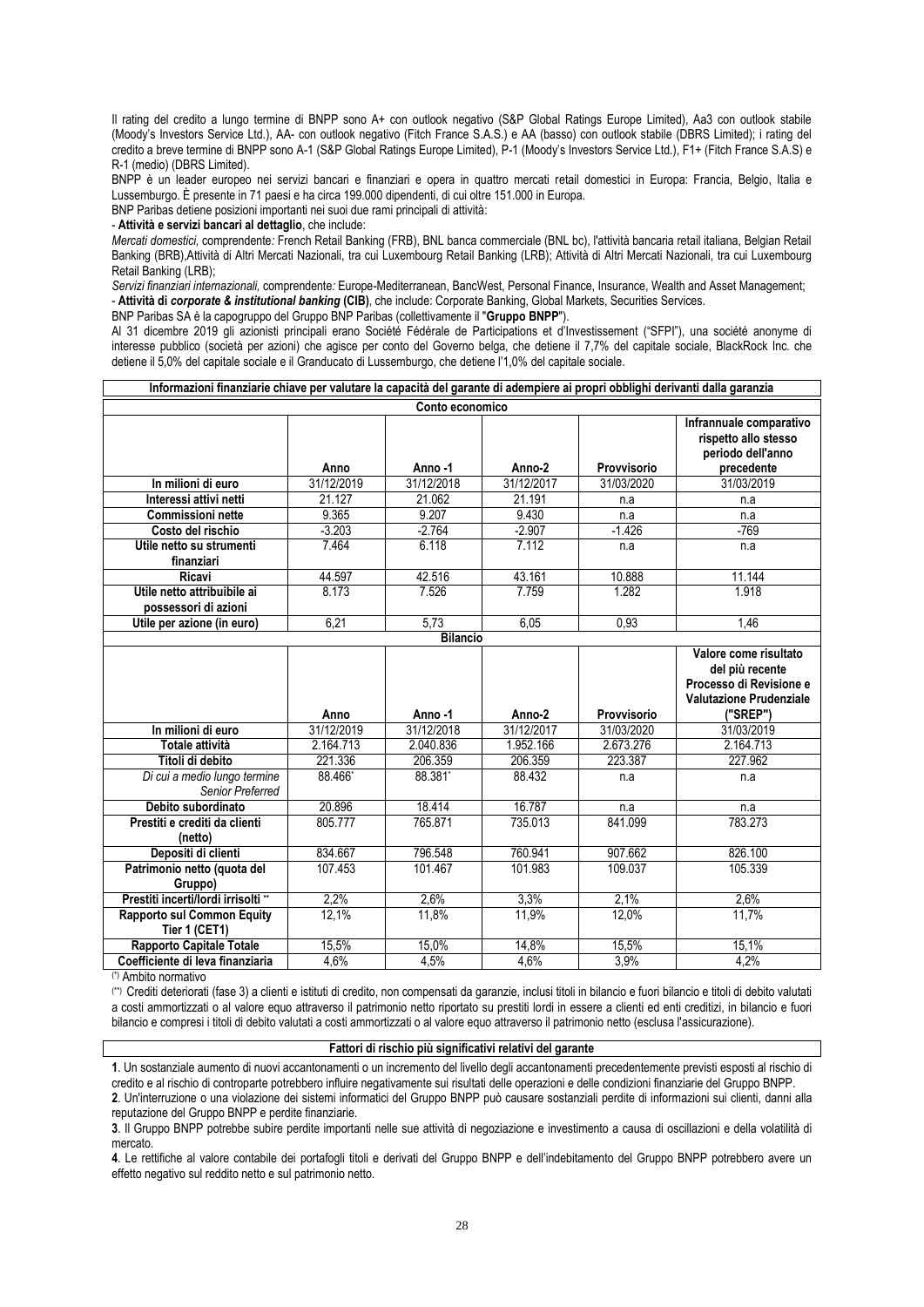**5**. La capacità di finanziamento e il costo dello stesso per il Gruppo BNPP potrebbero essere influenzati negativamente da una ripresa della crisi finanziaria, dal peggioramento delle condizioni economiche, dal declassamento del rating, dall'aumento degli spread del credito sovrano o da altri fattori.

**6**. Le condizioni economiche e finanziarie hanno avuto in passato e potranno avere in futuro un impatto sul Gruppo BNPP e sui mercati in cui lo stesso opera.

**7**. Le leggi e normative adottate negli ultimi anni, in particolare in risposta alla grande crisi finanziaria globale, nonché nuove proposte legislative, possono avere un impatto importante sul Gruppo BNPP e sulle condizioni finanziarie ed economiche in cui lo stesso opera.

**8**. Il Gruppo BNPP può incorrere in significative sanzioni amministrative, penali o di altra natura per non conformità alle leggi e ai regolamenti in vigore e può anche subire perdite in contenziosi correlati (o non correlati) con soggetti privati.

**9**. Epidemie e pandemie, inclusa la pandemia di coronavirus (COVID-19) in corso e le loro conseguenze economiche possono influenzare negativamente le attività e le condizioni finanziarie del Gruppo.

## **Quali sono i principali rischi specifici dei titoli?**

### **Fattori di rischio più significativi specifici dei titoli**

Esistono anche rischi relativi ai Titoli, compresi:

### **1. Rischio relativo alla struttura dei Titoli:**

Il rendimento dei Titoli dipende dall'andamento del/i Sottostante/i di Riferimento e dall'applicazione delle clausole di Knock-in o Knock-out. I Prodotti di tipo *auto-callable* includono un meccanismo di rimborso anticipato automatico. Sulla base della formula applicabile, in caso si verificasse un evento di rimborso anticipato automatico, gli investitori potrebbero essere esposti a una perdita parziale dell'investimento. Gli investitori possono essere esposti a una perdita parziale o totale dell'investimento.

## **2. Rischio relativo al Sottostante e a eventi di turbativa e rettifica:**

I Titoli legati a Indici sono collegati all'andamento di un indice sottostante (di seguito denominato un "Indice"), che può riferirsi a vari mercati di riferimento quali il mercato azionario, obbligazionario, dei tassi di cambio o del prezzo degli immobili, oppure possono riferirsi a una combinazione di mercati di riferimento. Gli investitori in Titoli legati a Indici affrontano il rischio di una serie più ampia di circostanze: le attività sottostanti all'Indice potrebbero quindi presentare un andamento diverso dal previsto rispetto a un investimento in titoli di debito convenzionali. Di conseguenza, è più probabile che il rendimento di un investimento in titoli indicizzati sia influenzato negativamente rispetto a un investimento in titoli di debito convenzionali. Eventi di rettifica e di turbativa sul mercato o la mancata apertura del mercato di rifermento potrebbero avere un effetto negativo sul prezzo e la liquidità dei Titoli.

### **3. Rischi relativi ai mercati di negoziazione dei Titoli:**

Il prezzo di negoziazione dei Titoli può essere influenzato da una serie di fattori tra cui, a titolo esemplificativo ma non esaustivo, il prezzo, il valore o il livello del/i Sottostante/i di Riferimento, il tempo rimanente fino alla data di liquidazione/rimborso dei Titoli, la volatilità implicita o realizzata associata al/i Sottostante/i di Riferimento e al rischio di correlazione del/i Sottostante/i di Riferimento. La possibilità che il prezzo di negoziazione dei Titoli fluttui (positivamente o negativamente) dipende da una serie di fattori che gli investitori dovranno considerare attentamente prima di acquistare o vendere i Titoli.

#### **4. Rischi legali**

Le condizioni dei Titoli conterranno disposizioni per la convocazione di assemblee dei Portatori di tali Titoli per valutare questioni che riguardano i loro interessi. Tali disposizioni consentono a maggioranze predefinite di vincolare tutti i Portatori, inclusi i Portatori che non hanno partecipato o votato all'assemblea in questione e i Portatori che hanno votato in modo contrario rispetto alla maggioranza.

## **Sezione D - Informazioni fondamentali sull'offerta pubblica dei titoli e/o sull'ammissione alla negoziazione in un mercato regolamentato**

### **A quali condizioni posso investire in questo titolo e qual è il calendario previsto?**

#### **Termini generali, condizioni e calendario previsto dell'offerta**

I titoli saranno offerti al pubblico dalla data 21 luglio 2020 (inclusa) e fino alla data 26 agosto 2020 (inclusa), fatte salve eventuali chiusure anticipate o estensioni del periodo di offerta.

L'Emittente (o altri per suo conto) presenterà domanda per l'ammissione alla negoziazione dei Titoli su EuroTLX .

**Stima delle spese totali legate all'emissione e/o all'offerta, inclusi i costi stimati a carico dell'investitore dall'emittente o dall'offerente** Nessuna spesa sarà addebitata agli investitori da parte dell'Emittente.

### **Chi è l'offerente e/o il soggetto che chiede l'ammissione alla negoziazione?**

### **Descrizione dell'offerente e / o della persona che richiede l'ammissione alla negoziazione**

Offerente: Deutsche Bank S.p.A., Piazza del Calendario 3, 20126 Milan, Italia. L'identificativo della persona giuridica (LEI) dell'Offerente è 7245009UXRIGIRYOBR48

Soggetto che richiede l'ammissione alla negoziazione: BNP Paribas Issuance B.V. (l'"Emittente"), Herengracht 595, 1017 CE Amsterdam, Paesi Bassi (numero di telefono: +31(0)88 738 0000).

## **Perché è stato redatto il presente prospetto?**

### **Utilizzo e l'importo stimato dei proventi netti**

I proventi netti dell'emissione dei Titoli confluiranno nei fondi generali dell'Emittente. Tali proventi potranno essere utilizzati per mantenere posizioni in contratti di opzioni o di *future* o altri strumenti di copertura. Ricavi netti stimati: EUR 30.000.000.